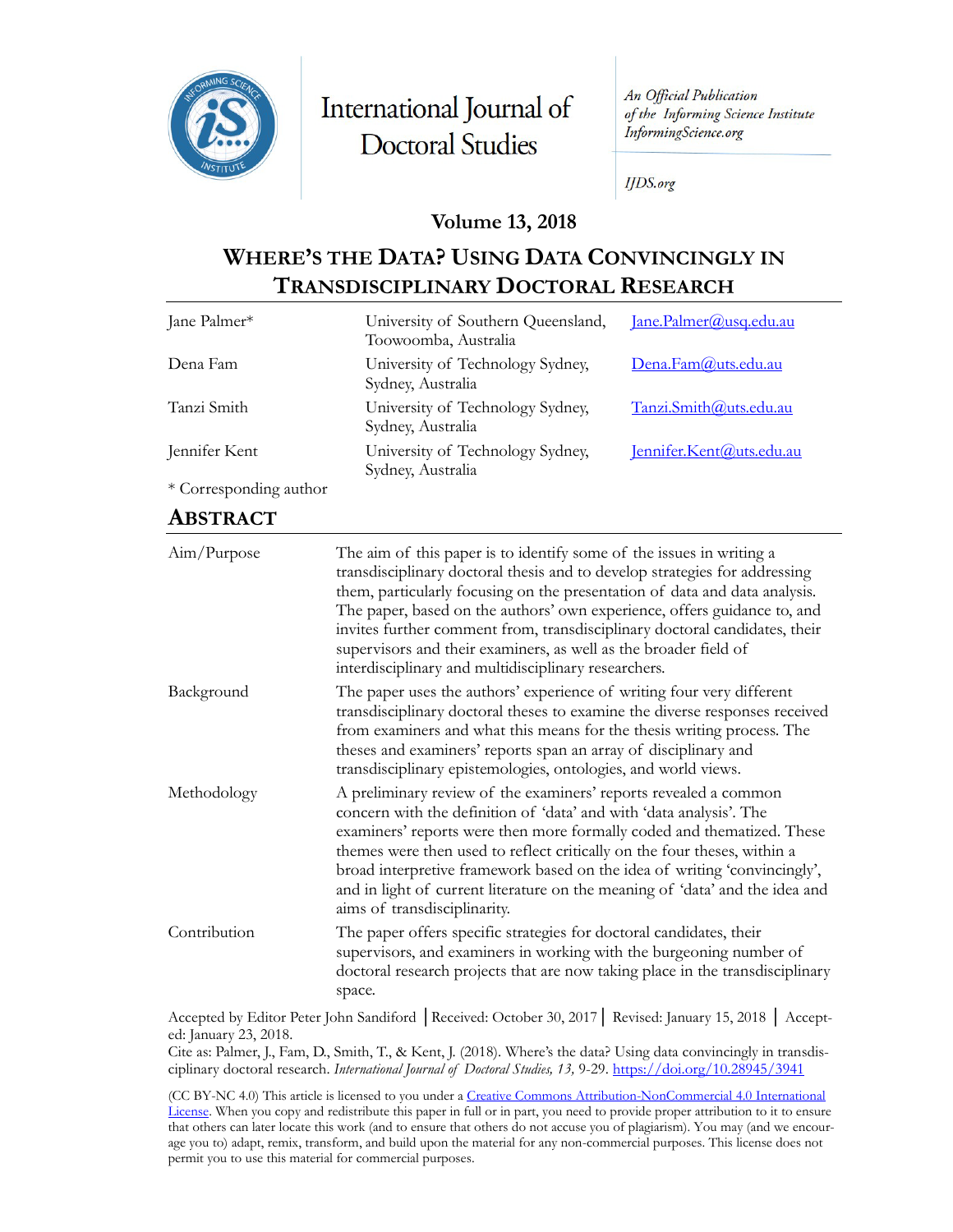| Findings                             | Doctoral candidates engaged in transdisciplinary research need to define<br>what they mean by data and make data visible in their research, be creative<br>in their conceptions of data and in how they communicate this to<br>examiners, specify the quality criteria against which they wish their work to<br>be assessed and hold discussions with their supervisors about examiner<br>appointments and briefing, and communicate to examiners the special<br>value of transdisciplinary research and the journey on which it takes the<br>researcher. Our conclusion connects these findings to the development of<br>an emerging concept of transdisciplinary research writing. |
|--------------------------------------|--------------------------------------------------------------------------------------------------------------------------------------------------------------------------------------------------------------------------------------------------------------------------------------------------------------------------------------------------------------------------------------------------------------------------------------------------------------------------------------------------------------------------------------------------------------------------------------------------------------------------------------------------------------------------------------|
| Recommendations for<br>Practitioners | See below under 'Recommendations for Researchers' (For the purpose of<br>this paper, practitioners are the researchers).                                                                                                                                                                                                                                                                                                                                                                                                                                                                                                                                                             |
| Recommendations<br>for Researchers   | The paper makes the following recommendations for transdisciplinary<br>doctoral researchers:                                                                                                                                                                                                                                                                                                                                                                                                                                                                                                                                                                                         |
|                                      | Make the data visible and argue for the unique or special way in which<br>the data will be used<br>Make clear the quality criteria against which you expect the work to be<br>judged<br>Be creative and explore the possibilities enabled by a broad<br>interpretation of 'data'<br>Transdisciplinary research is transformative. Communicate this to your<br>examiner.                                                                                                                                                                                                                                                                                                              |
| Impact on Society                    | As more complex and 'wicked' problems in the world are increasingly<br>addressed through transdisciplinary research, it is important that doctoral<br>research in this area be encouraged, which continues to develop<br>transdisciplinary theoretical frameworks, methodologies and applications.<br>The strategies proposed in this paper will help to ensure the development<br>of high quality transdisciplinary researchers and a greater understanding of<br>the value of transdisciplinary research in the wider research community. It<br>also draws attention to the potential benefits of similar strategies in<br>multidisciplinary and interdisciplinary research.       |
| Future Research                      | Further exploration is needed of how researchers across disciplines can<br>'talk' to one another to resolve complex problems, and how the solitary<br>transdisciplinary scholar, such as the doctoral student, can effectively<br>communicate their research contribution to others. These issues could also<br>be explored for multidisciplinary and interdisciplinary research teams.                                                                                                                                                                                                                                                                                              |
| Keywords                             | transdisciplinarity, doctorate examination, doctoral writing, data analysis,<br>higher degree research students, research communication                                                                                                                                                                                                                                                                                                                                                                                                                                                                                                                                              |

# **INTRODUCTION**

Traditional qualitative research is characterized by an effort to separate, tidy up, cut, classify, contain, clean up, and simplify data. But of course this reduces the chaotic richness of data. (Amatucci, 2013, p. 3)

Transdisciplinary research has an important role to play in addressing social, economic and environmental 'wicked problems' (Rittel & Webber, 1973), and yet it continues to present challenges for researchers and particularly for research writing. This paper is written by four early career researchers with recent experience of completing transdisciplinary doctorates in the field of sustainable futures. We use this experience to illuminate the challenges of crafting a convincing piece of research writing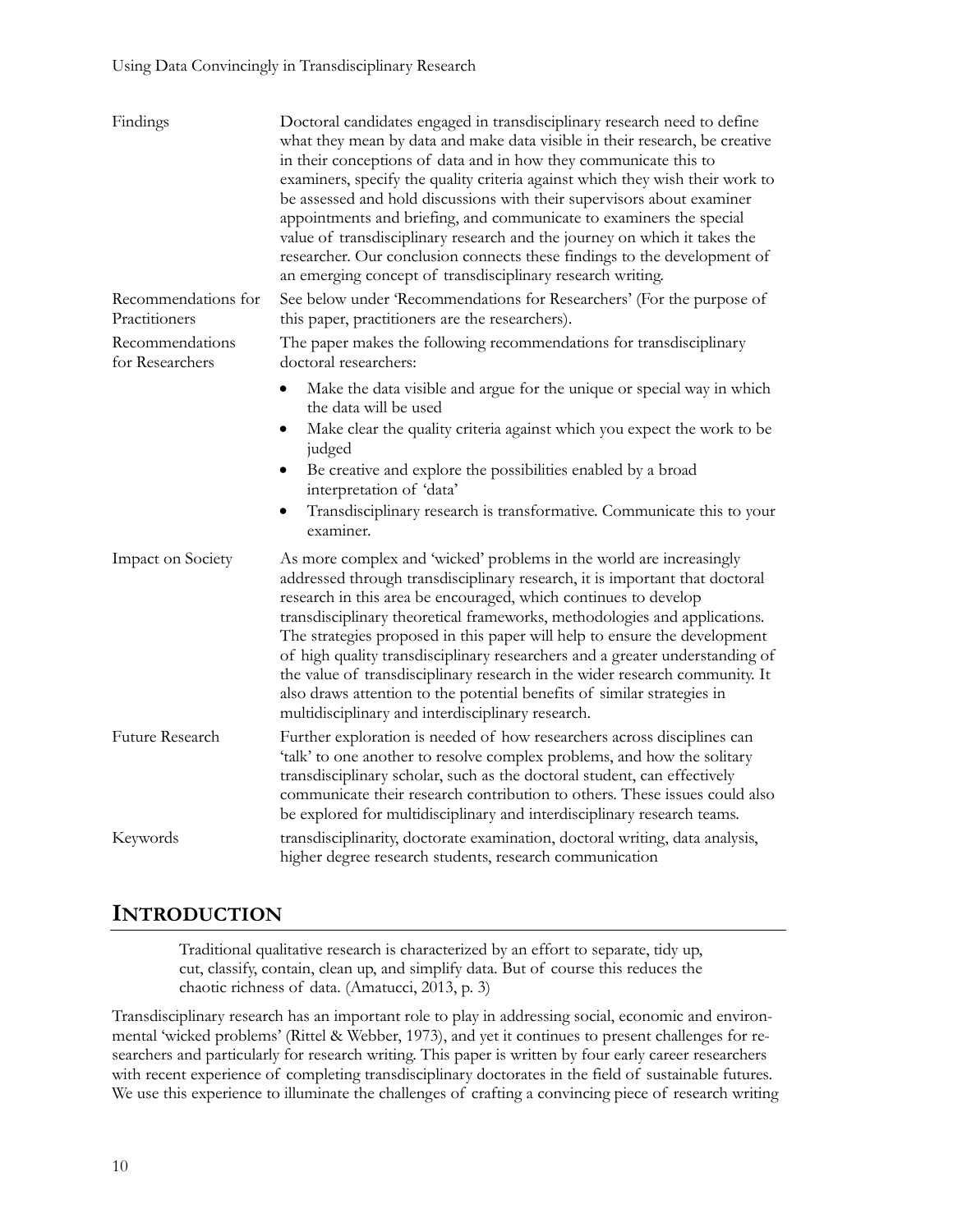that also makes claims of transdisciplinarity. Through analyzing the examiners' responses to our theses, and particularly those concerned with data and data analysis, we develop strategies that will assist transdisciplinary doctoral researchers in presenting their work to examiners.

Definitions and descriptions of transdisciplinary research often refer to the work of a team rather than an individual. An individual engaged in transdisciplinary research faces the challenge of meeting the criteria for transdisciplinarity within a piece of research undertaken by one person. It has been observed that early career researchers also experience professional, philosophical, methodological, and personal challenges through their engagement in transdisciplinary work (Patterson et al., 2013, p. 300) as well as particular kinds of ethical dilemmas (Palmer, Fam, Smith, & Kilham, 2014). There has been only limited analysis of these challenges (Bracken & Oughton, 2009, p. 371; Giacomini, 2004, p. 177), which includes a failure to recognize the significance of such research on the part of journals, promotion panels, "and even one's own agency or department" (Reich & Reich, 2006, p. 59). Transdisciplinary doctoral students are likely to experience longer time frames for completion as they deal with supervisors from different disciplines and attempt "to bridge disciplinary intellectual and administrative silos" (Manathunga, Lant, & Mellick, 2006, p. 368). On completion of their doctorates, they may have greater difficulty in developing a publications record, and in finding research funding and employment opportunities (Manathunga et al., 2006, p. 368).

In the authors' experience of thesis writing and examination, a particularly vexing aspect of transdisciplinary work is developing and communicating to examiners a clear understanding of 'data': what it is and how the thesis uses it convincingly. Our exploration of these issues in this paper consists of four parts: an overview of current theory on transdisciplinarity and the nature of 'data', an outline of the approach taken in each of the authors' theses, an analysis of our examiners' comments on the data and data analysis presented in our four theses, and proposed strategies for addressing the challenges of writing a transdisciplinary doctoral thesis which become evident in this analysis. We conclude with proposals for further research that could extend similar strategies into the field of multidisciplinary and interdisciplinary research.

# **RECENT LITERATURE**

### WHAT IS TRANSDISCIPLINARY RESEARCH AND WHY DO IT?

It has been argued convincingly that attempts to resolve complex 'real world' and wicked problems (Levin, Cashore, Bernstein, & Auld, 2012; Rittel & Webber, 1973) reveal the value of transdisciplinary approaches (Brown, Harris, & Russell, 2010; Fam, Palmer, Riedy, & Mitchell, 2017; Mitchell, 2009). A complex problem provides the focus for considering various contributions to knowledge and practice offered by a range of disciplines and the potential for a new solution/resolution. However, definitions of transdisciplinary research vary; some are concerned more with the theoretical and procedural challenges of crossing disciplines and others focus on practical outcomes (Mitchell, Cordell, & Fam, 2015).

Transdisciplinarity according to Stokols (as cited in Bammer, 2012) is distinct from multidisciplinarity and interdisciplinarity:

- *Multidisciplinarity* is a sequential process whereby researchers in different disciplines work independently, each from his or her own discipline-specific perspective, with a goal of eventually combining efforts to address a common research problem
- *Interdisciplinarity* is an interactive process in which researchers work jointly, each drawing from his or her own discipline specific perspective, to address a common research problem
- *Transdisciplinarity* is an integrative process in which researchers work jointly to develop and use a shared conceptual framework that synthesizes and extends discipline-specific theories,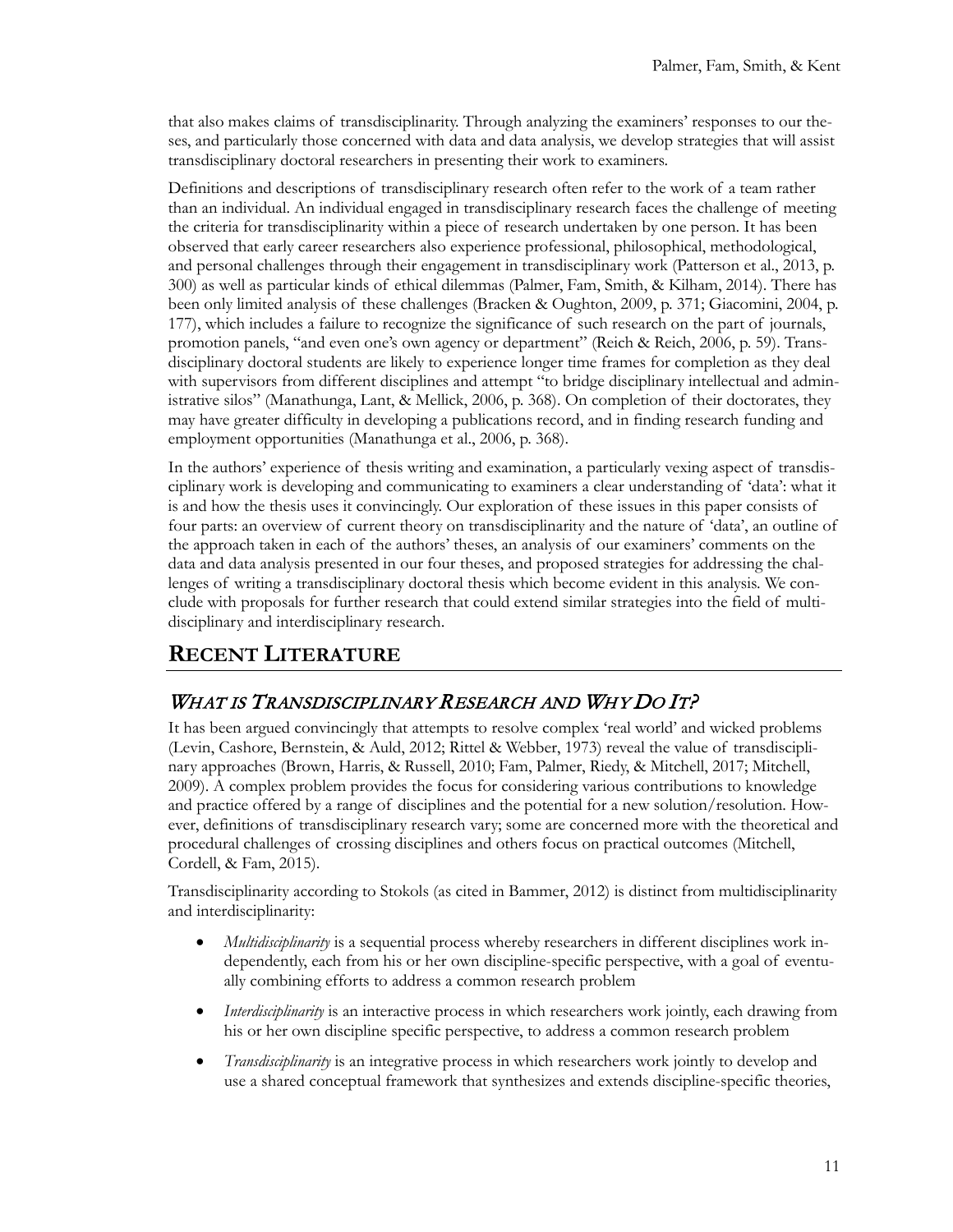concepts, methods, or all three to create new models and language to address a common research problem.

Others have taken the integration of disciplines further, to include types of knowledge from outside the academy, that is, from an "extended peer community, consisting of all those with a stake in the dialogue on the issue" (see also Balsiger, 2004; Funtowicz & Ravetz, 1993, p. 739) and including those outside universities (Kirmayer, 2013, p. 367). Engaging the broader community not only gives a researcher access to different knowledges and experience, but also a better understanding of "realworld … human reasoning and interaction" as well as social and other constraints (Horlick-Jones & Sime, 2004, p. 452). Contributions to research can also be personal, such as experiences in a researcher's life that catalyse a "methodological turning point" in examining social or political issues (Phoenix, 2014). Brown et al. (2010) propose a collective perspective as a defining characteristic of transdisciplinarity:

'Transdisciplinary' is taken in these definitions to be the collective understanding of an issue; it is created by including the personal, the local and the strategic as well as specialized contributions to knowledge.

In this paper, we take transdisciplinary work to involve not only emergent syntheses and hybrid understandings from across disciplines, as indicated by Bammer (2012), but also engagement with community or traditional knowledges and personal experience outside the academy. A very challenging aspect of building an argument in transdisciplinary research writing is the tension between achieving a range of conclusions beyond those of disciplinary inquiry while nevertheless being judged using the same criteria that apply to discipline-based works. This tension has been acknowledged by Mitchell and Willetts (2009) who have proposed modified frameworks for examining transdisciplinary postgraduate work.

To some extent the issues described in this paper are also characteristic of issue-focused research using mixed methods that reflect diverse ontologies and epistemologies (see Nilsen & Edwards, 2014, and other papers in the special issue of the International Journal of Social Research Methodology). Phoenix (2014) describes the ways in which sociologist Julia Brannen has responded to these issues by proposing the use of intellectual syncretism, meta-analytic thinking (about how the research and the researcher are positioned in a wider context), and a continuing commitment to policy-relevant issues from a social justice perspective (see also Moss, Mooney, O'Connell, & Statham, 2014, p. 178). These aspects are all paralleled within the best transdisciplinary research (Fam et al., 2017). The principle distinction is that transdisciplinary research reaches across disciplines, not only methodologically but theoretically, and hence creates even deeper issues of synthesis and translation. A recent paper by Suzanne Franco (2016) traverses the issues that arise in educating doctoral students to be aware of their own epistemologies and ontologies; the work this requires is an indication of the complexities that transdisciplinary research students must address in their integration of perspectives and in communicating their research effectively to their supervisors and their examiners.

More specifically, we argue below that clarity around conceptions of 'data' is especially critical in balancing, on the one hand, the demands of engaging with a complex problem and a range of stakeholders and, on the other hand, the requirements of quality research. For the purposes of this paper, the four doctoral theses written by the authors, along with the text of our examiners' reports, become data in themselves for an examination of the challenges faced by transdisciplinary doctoral candidates (and their examiners) as these manifest themselves in each candidate's handling of his or her own data. We examine data in a transdisciplinary context by using the idea of a 'convincing' piece of research writing as defined by Golden-Biddle and Locke (1993) and take 'convincing' to entail a relationship between the researcher/writer, the 'data' and the reader (or examiner).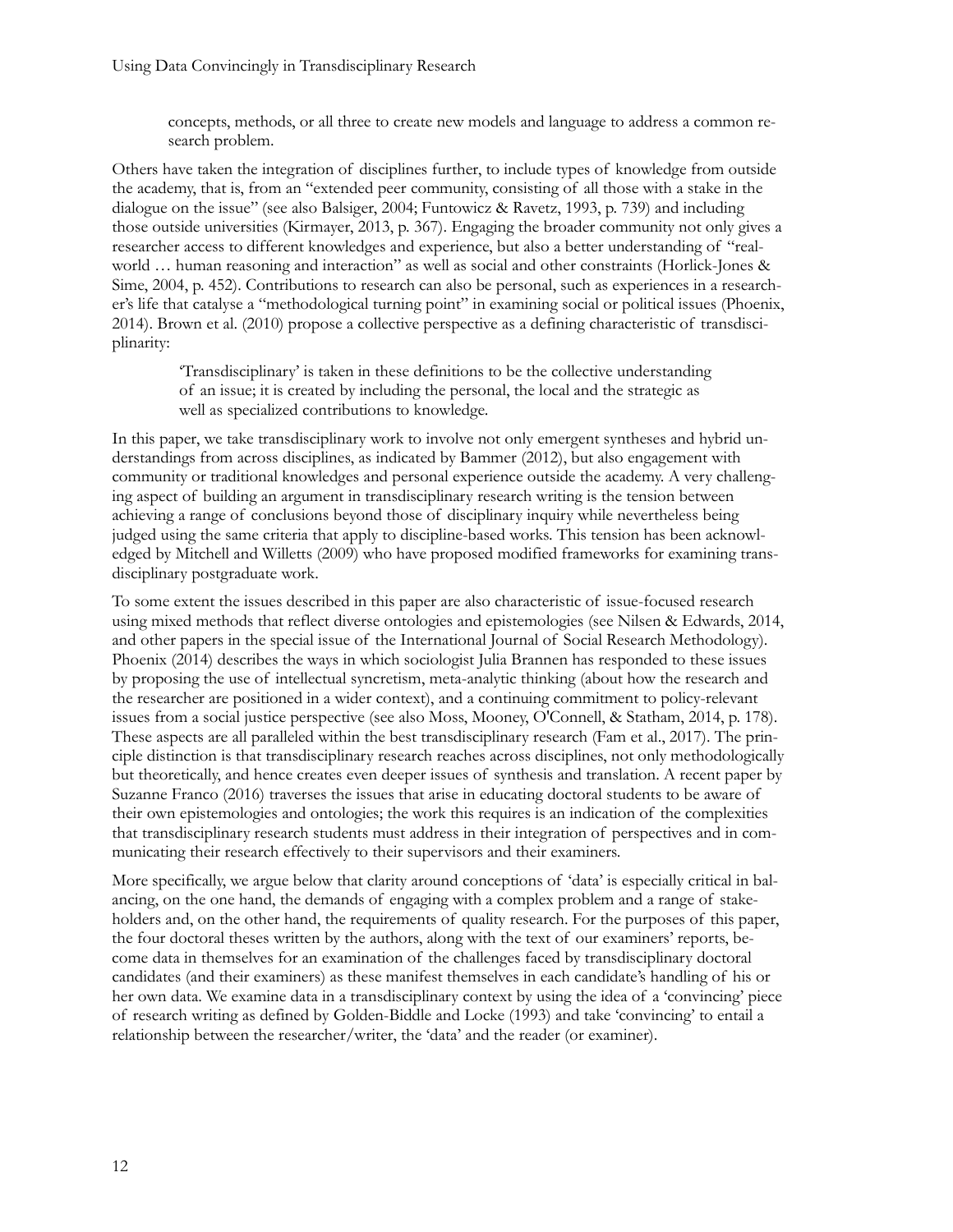#### **Reflexivity**

One of the dimensions of transdisciplinary research we noted earlier is a reflexivity on the part of the researcher and an openness to new forms of knowledge. Patti Lather describes this openness as "a situated, partial, positioned, explicit tentativeness" (2001, p. 246). The 'self-conscious' research project locates the researcher, the participant 'others', the processes of interpretation and theorizing, and the project outcomes or impacts within a structure which clearly marks within it the path of the researcher as one of reflexivity, learning and transformation (Palmer, 2011, p. 77). For example, Curthoys and Docker (2010, p. 233) suggest that strongly contested histories have resulted in historians making clear to their readers their historical methods and assumptions, and "foreground[ing] the existence and normality of interpretive difference," and Portelli (2003) acknowledges that "[i]nstead of discovering sources, oral historians partly create them" (p. 72). In uncovering the new or the hitherto unexplored, researchers need to go beyond mere exclamation "framing of the world-asexhibition" (Hyndman, 2001, p. 264)), and this requires self-understanding. Unlike exclamations, drawing attention to what is "remarkable *to us*" entails a reflexivity about how the commentator perceives and interprets the other.

Reflexivity has been described as self-awareness of one's own cultural values (Reich & Reich, 2006, p. 54), cultural humility (Hester, 2012), and the ability to 'hold difference and alterity' (Kirmayer, 2013, pp. 367-368). It is seen as an essential component of 'cultural competence' and of cosmopolitanism (Palmer & Carter, 2014). Werbner (2006, pp. 497-498), for example, argues that true cosmopolitanism needs to be grounded in "elements of self-doubt and reflexive self-distantiation, an awareness of the existence and equal validity of other cultures, other values, and other mores." Similarly, the cultural competence of, for example, a health practitioner working with clients from another culture, requires a reflexive acknowledgement that the practitioner is also 'culturally embedded' (Hester, 2012, p. 286). For researchers working across cultures, as in the doctoral projects undertaken by two of the authors of this paper, Spivak (1988, pp. 274, 275) reminds us, that before 're-presenting' (describing) 'the other', researchers need to learn first to clearly *represent* themselves so that the cultural and ideological framing of their descriptions is not hidden in an apparently 'transparent' researcher. Reflexivity, like cultural competence, is thus an ongoing work, rather than a skill that, once acquired, is only called up as needed (Kirmayer, 2013, p. 368; Reich & Reich, 2006, p. 54).

Alvesson (2011, p. 106) suggests, however, that these descriptions of reflexivity can lead to a focus on the 'researcher-self ' and suggests instead that reflexivity is constituted by "conscious and consistent efforts to view the subject matter from different angles… Reflexivity means working with multiple interpretations in order to steer away from traps and to produce rich and varied results" (p. 107). While it could be argued that this enacted form of reflexivity would still require of the researcher the subjective qualities described above (self-awareness, humility, self-distantiation), Alvesson's form of reflexivity meets the needs of transdisciplinary research: "Jumping between paradigms is a very difficult skill, but it is not impossible to widen and vary one's horizon by looking selfcritically at favoured assumptions and lines of inquiry" (p. 108). Kirmayer (2013, pp. 367-368) and Schoot, Uiterkamp and Vlek (2007, p. 192) point out that reflecting upon one's own 'expert' position is a path to recognition and respect of other knowledges. This respect is essential in working within an interdisciplinary team (Corner & Normand, 2001, p. 834); it also, like cultural humility, bolsters the capacity of a transdisciplinary scholar to 'jump between paradigms'.

One of the most important consequences of [the] discipline-based education system is a missed opportunity to encourage reflexive thinking about disciplinebased normative assumptions and world views (Palmer & Carter, 2014, p. 25).

Manathunga et al (2006, p. 369, quoting Cornwell and Stoddard, 2001) liken the stages of interdisciplinary thinking to an "intercultural border crossing," where the first stage of cultural relativism or acceptance of different beliefs and practices is succeeded by "radically revaluing one's own inquiry to incorporate the questions, methods, and perspectives of others."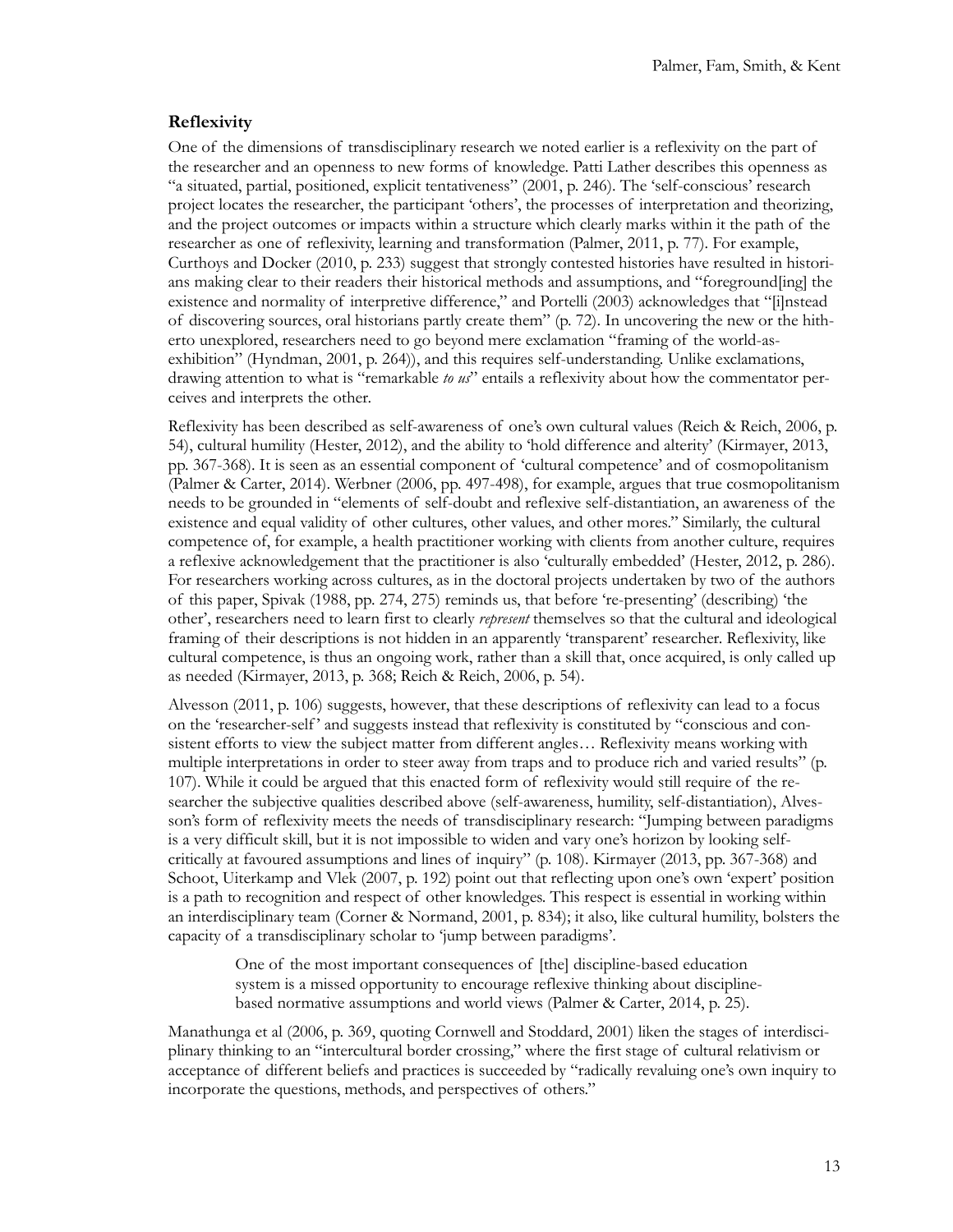Beyond reflexivity, Denzin (2013) notes that enabling researchers to work with uncertainty and experimentation calls for 'passion, and commitment' (p. 3). To this could be added "curiosity and creativity" (Fam, 2017, p. 79), which are characteristics of a transdisciplinary approach more akin to an "attitude, disposition, orientation, and/or temperament" rather than tangible, learned skills. Passion, commitment curiosity, creativity and reflexivity, combined with the complexities of data canvassed above, are factors indicating that, for doctoral students, collecting, interpreting, and writing up their data is a form of committed inquiry that might need to include their own relationship with the 'data' – the story of the researcher and the focus group, the story of the stakeholder meeting, or of the researcher's journey to the 'field'.

Before exploring the way that 'data' and 'data analysis' were used in our transdisciplinary doctoral research and interpreted by our examiners, we draw attention below to critiques of 'data' that illustrate different epistemological stances and world views.

### WHAT IS DATA?

St Pierre's (2013) genealogy of data suggests that data began as the "building blocks of true knowledge that can be accumulated into regularities, generalities, scientific laws of the social world that emulate the scientific laws of the natural world" (pp. 1-2). The very term 'data' reflects, suggests Denzin (2013), a positivist epistemology and a politics of evidence associated with concepts of reliability and validity. This positivist perspective on data rejects intuitive and introspective forms of knowledge emerging from interpretations of a comment in an interview, a fragment of a field note, an anecdote, an object, or a strange facial expression (MacLure, 2013). These resist the positivist's attempt to categorize, pattern, code, or theme 'data' in a way that allows objective and generalizable conclusions to be drawn about the world.

An interpretivist research approach sees meaning and reality, including what constitutes data and how it is interpreted, as multiple and constructed within particular social, cultural, and political environments. This, however, produces concerns about the validity and trustworthiness of research conclusions. Nevertheless, qualitative researchers who attempt to 'prove' the relevance or validity of their data, for example through coding, collating, and word-counting in order to organize and thematize the data may find that the cultural richness and complexity of their data become submerged in quantitative methods: "epistemology, ontology, and methodology cease to align at that point" (St Pierre, 2013, p. 2). St Pierre suggests that interpretive theory (Marxist, feminist, or postcolonial for example) could more appropriately be used to make meaning from such data. Charmaz (2011), on the other hand, while advocating for a constructivist form of grounded theory, has argued that coding and categorizing are tools that can be used in different epistemological contexts ranging from positivist to constructivist. Alvesson (2011, pp. 6-7) points to the complexity of "interviews as data" and notes that "any meaning pulled out of interviews… is contestable"; interpreting interview texts requires "working with alternative lines of interpretation and vocabularies and reinterpreting the favoured line(s) of understanding… Perspective shifting is thus central."

Amatucci's (2013) response to concerns about the process of collecting and interpreting data is to use autoethnography as a way of answering research questions, a process she calls "data as verb". This is "writing as inquiry" and supervenes on the separate processes of collecting data and then analyzing it: "the data are the stories themselves. They come to be through the process of writing" (p. 1).

Data have also been attributed with an agency outside of methodological systems, standards, and methods: "they speak up, get rowdy, act up, resist being turned into commodities, produced by researchers, perhaps owned by the government, or by funding agencies, or by researchers" (Denzin, 2013, p. 2). This is especially evident in data obtained through interviews, in which the voice of the informant can sometimes speak across and beyond the categories and theories to which it is assigned. In this sense, "[d]ata are generative. Data are expressive. Data are relational. Data are in active (or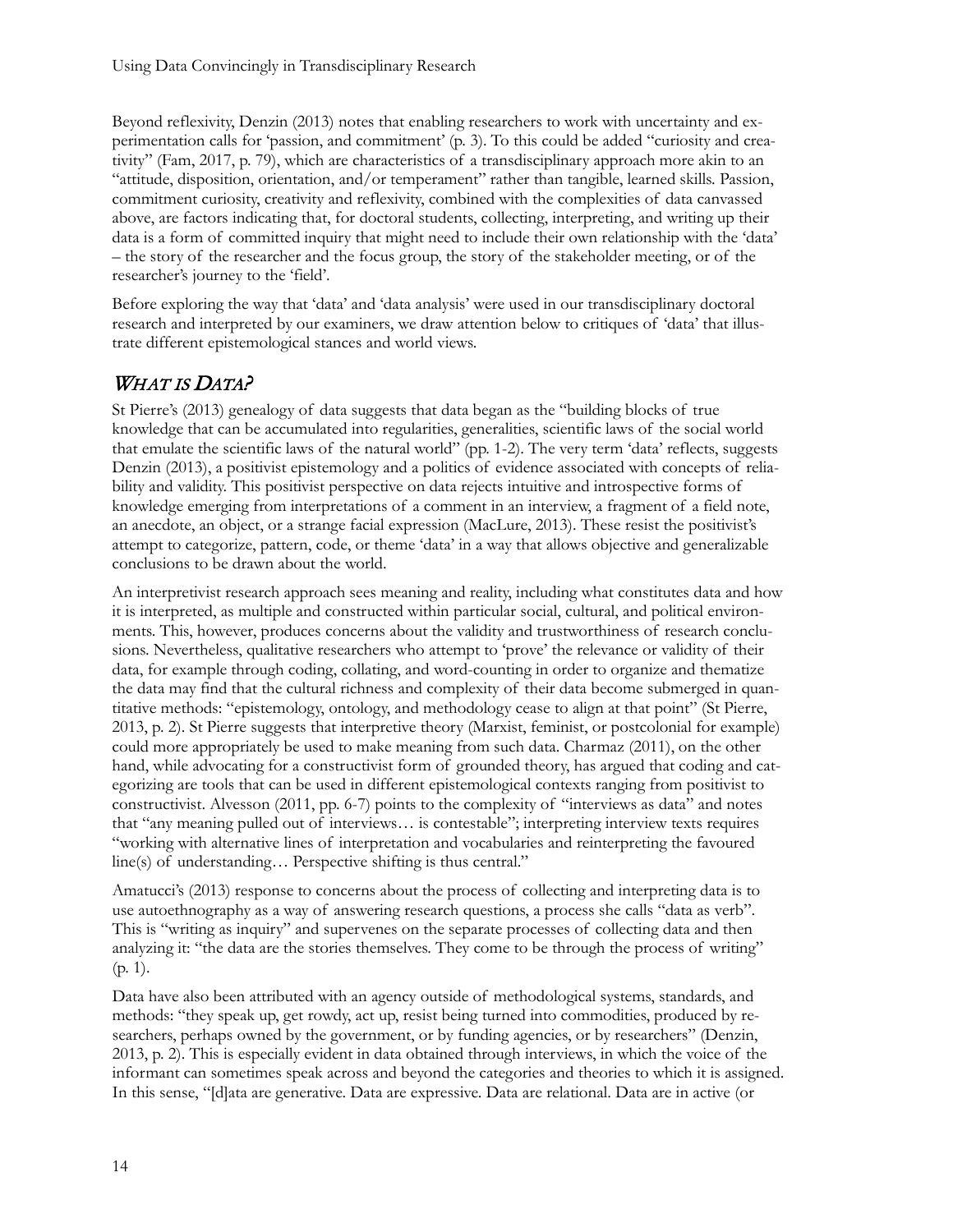agentive) relation" (Gildersleeve & Kuntz, 2013, p. 3). Sometimes "the data appears to absorb us and shift its form to accommodate our own teasing and worrying of it" (Benozzo, Bell, & Koro-Ljungberg, 2013, p. 6). This kind of data is part of a relational engagement with the researcher; MacLure (2013) describes data as an "event", an interaction between ourselves and the world, which invites us in (p. 4). Instead of 'data', Petersen (2013, p. 5) uses the term 'creata', a term that reflects some of the diversity and unquantifiability of data in a transdisciplinary context:

… creata is generated from observation, participation in talk, events and rituals, from documents of various sorts, and self-reflection about what it means to do this kind of culture(s).

In the doctoral projects discussed here, each researcher's transdisciplinary explorations led to some engagement with this livelier, relational, culturally laden and less quantifiable form of data as well as its analysis and presentation. While the responses from examiners prove that this was a risky process, we suggest, with MacLure (2013, p. 2), that it is through such experiments that something hitherto unthought can emerge – "new connections spark among words, bodies, objects, and ideas".

However, the work of pulling together complex data with critique or synthesis of differing theoretical frameworks and world views may need to be supported by strategies that address a different (literary) level of consciousness in the reader. In discussing ethnographic or interview data, Richardson (2003, p. 190) has suggested that life stories might be better represented as short poems rather than as narratives. Ledbetter (1996) asks the researcher to pay special attention to "leaps" or discontinuities in their interviewee's narratives (p. 2); in these cases, a more 'picaresque' or fragmented narrative may be a better reflection of a traumatic or chaotic story (Ganguly, 2009, p. 439). Tools used by transdisciplinary researchers to convey complex data and its interpretation could thus include the use of a range of literary forms. Petersen (2013, p. 5) describes her "drama in three acts", taken as a whole, as data+analysis, and Gildersleeve and Kuntz (2013) describe their verbatim dialogue as inquiry+data+analysis. Some researchers take on nonhuman co-authors that have been a source of data, such as a recent paper by 'Bawaka Country et al.' (2014). Other responses include autoethnographies (Amatucci, 2013) where the writing itself becomes both data and analysis: "writing as inquiry".

### **FOUR TRANSDISCIPLINARY THESES**

The Institute of Sustainable Futures, where the authors conducted their transdisciplinary doctorates, is guided by a mission to "create change toward sustainable futures." Sustainability – creating and maintaining "the conditions under which humans and nature can exist in productive harmony, that permit fulfilling the social, economic and other requirements of present and future generations" (Environmental Protection Agency, n.d.) – clearly encompasses complex issues and is an example of the kind of 'problem' that transdisciplinary research seems ideally suited to address (Brown et al., 2010), especially as we have defined it above.

The authors' four doctoral research projects covered a range of sustainability-related topics. While each author held slightly different interpretations of transdisciplinary research, our perspectives shared the following features:

- A focus on a particular contemporary problem or situation affecting society and the environment
- Valuing multiple perspectives and different forms of knowledge, e.g., non-expert knowledge, and bringing together frameworks from multiple disciplines
- A way of knowing and/or a way of doing designed to improve the problem or situation that is the focus of the research. Outcomes of a thesis therefore include both a contribution to knowledge and to the practices and people involved in the research problem (Mitchell et al., 2015)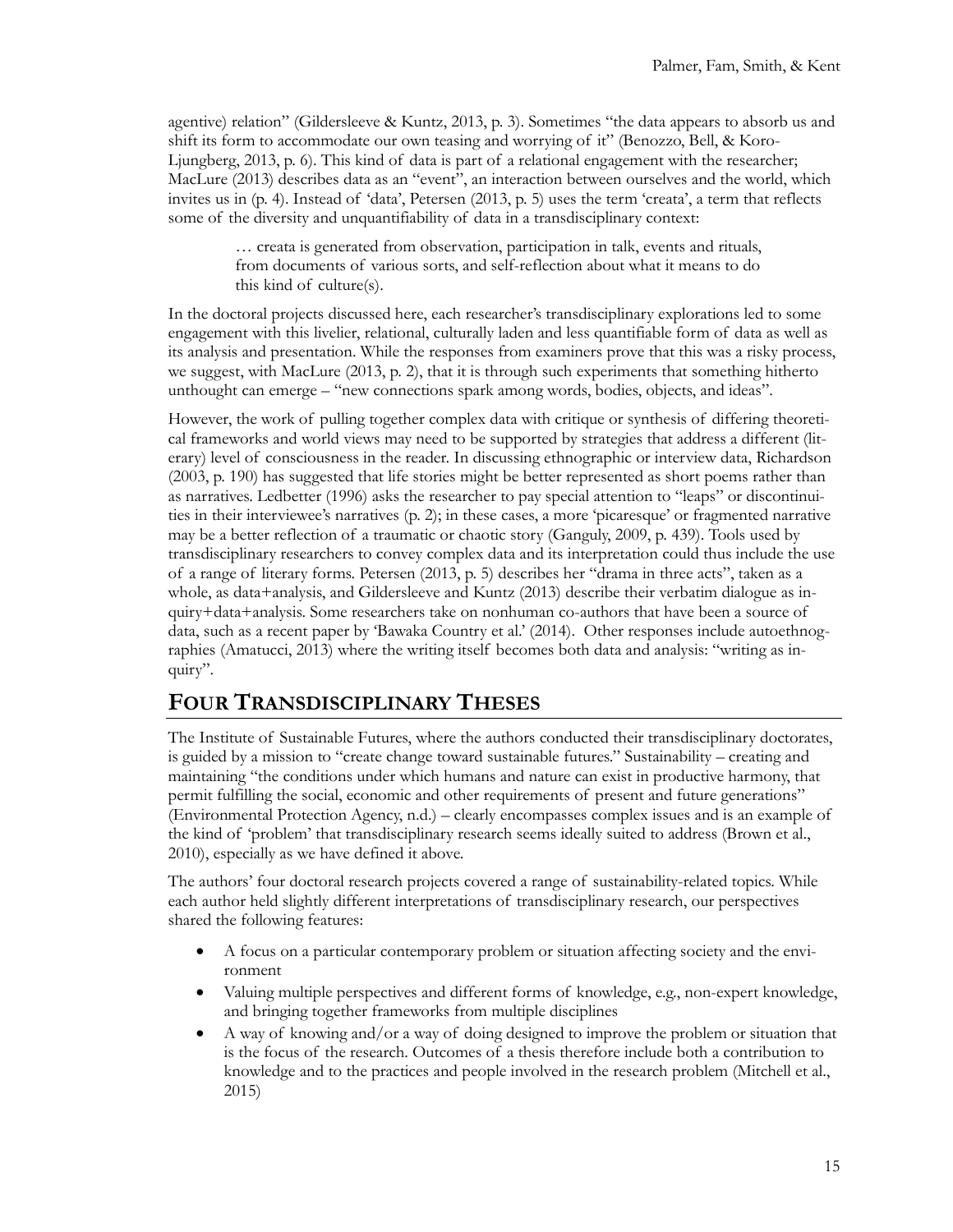• Reflexivity and an explicit positioning of the researcher within the research process. This reflexivity involves being open to new sites for work and relational engagement, and not simply a continuous reflection on the self (Lather, 2001).

The above perspectives provide the context for this paper. Within this context, the transdisciplinary qualities of our theses were shaped by the research questions we asked and the disciplines and data we engaged with.

Palmer's (2011) thesis addressed the question, "Can the life stories of old people be a source of understanding the past that can inform planning for sustainability in the future?" and drew upon theory from trauma studies, history, adaptation/sustainability studies, social-ecological systems thinking, literary studies, cultural studies, gerontology, memory studies, subaltern studies, and geography. Fieldwork undertaken in Aceh, Indonesia (with the assistance of an interpreter) included interviews with older people in rural villages, and with local officials. Palmer developed, as part of her research, an exploratory and 'accretive' approach to transdisciplinarity that examines phenomena through multiple theoretical lenses, rather than focusing on resolution of a complex 'problem'. Primary data sources interpreted in this way included interview transcripts, notes of the author's personal experiences in the field, and other conversations with interviewees and colleagues. Interview data was coded using NVivo and themes identified using NVivo node clusters. These were then interpreted through the theoretical frameworks noted above. The findings of the research included a reconceptualization of life stories as explanatory models of vulnerability and adaptation, through their capacity to represent complexity, cumulative impacts and events prioritized according to significance for the storyteller.

In addressing the question, "How might a focus on people and practices be implicated in technological change to support the emergence of sustainable systems of sanitation?" Fam (2014) used social learning theories, innovation studies, social practice theory, and socio-technical studies as the overarching theoretical frameworks. Participatory action research and a multiple case study approach to research were adopted. The multiple case study approach was used to explore different aspects of innovation in sanitation. This approach to case study research was unconventional in that it did not seek replication through the use of multiple cases but rather to build a cumulative, synergistic understanding of innovation in sanitation. Case studies, therefore, focused on different units of analysis, and different analytical frames, methods of inquiry, and types of data (e.g., secondary and primary) throughout the research. While the area of inquiry in all case studies has remained consistent in regard to investigating *innovation in sanitation*, individual case studies focused on different aspects of innovation across cycles of research. The primary data sources included interview transcripts, participant observation, on-site observation, meeting notes, user feedback mechanisms, surveys, and personal journaling.

In response to the question, "How can we learn to be better at being sustainable?" Smith (2011) used development studies, ecology, thermodynamics, systems thinking, and learning theory in conjunction with participatory and action research methodologies. The first action research cycle involved development of a sustainability framework based on ecological principles. In the second action research cycle, Smith worked in Vietnam with a Vietnamese non-government organization where she applied the sustainability framework to assist with integrating the elements of an established community development program called Green Productivity for Integrated Community Development (GP-ICD). The expansion of this program into new villages experiencing challenges associated with urbanization and industrialization, such as excessive amounts of solid waste and declines in air and water quality, was made possible by a small grant acquired by the researcher. Village leaders provided feedback on their views on sustainability and the applicability of the GP-ICD program and the framework proposed by Smith to their sustainability related decisions and planning. Existing integrated approaches to development and the applicability of the proposed framework were also explored with Vietnamese and international development practitioners working in Vietnam. In the third and final action research cycle the initial theoretical framework was revised and a series of recommendations for development practice were developed in response to selected theories and the broad range of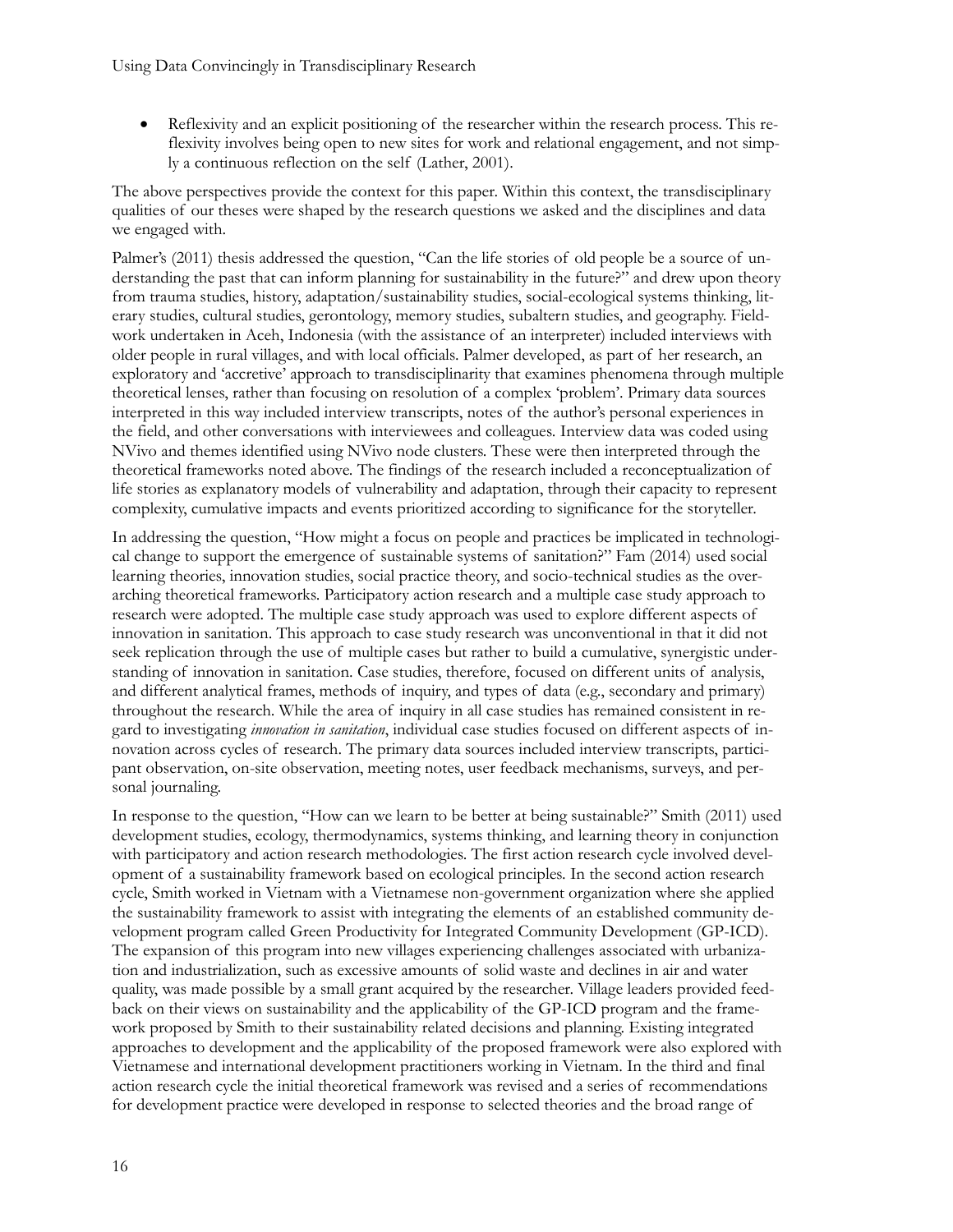data collected in the second research cycle. Primary data sources included workshop notes, exercises and feedback forms, interview notes and transcripts, and participant observation

Kent's (2012) doctoral research asked, "Whether the individualization of responsibility is creating the conditions for social change on climate change?" She applied risk theory and sustainability transition theory within a social constructivist epistemology and drew on five areas of theory concerned with the role of individual agency in climate change response: political, social, psychological, philosophical, and cultural. The methodology employed a multiple case study of Australian Climate Action Groups (CAGs). Kent's primary data source was focus groups conducted with 8 CAGS over the period of 2009-2010. In addition, she drew from semi-structured interviews conducted with key environmental non-government organization informants in climate change advocacy, campaigning and direct action, and took part in the Copenhagen climate talks and actions in December 2009, two local CAG door-knocking campaigns, two Australian Climate Camps, and associated nonviolent direct actions. The resulting verbatim transcripts were thematically analyzed to form the basis of an individual case study report for each CAG. Analysis of the cases was iterative, using abductive reasoning (Blaikie, 2010). Individual case study narratives (included as an appendix to the thesis) blended the literature with the empirical data and became data in themselves.

Each of our theses was examined by three independent examiners, all but one external to our home university and, in most instances, situated outside of Australia. All four theses passed without the requirement for substantive changes or resubmission. Recommendations from the twelve examiners ranged from "no amendments", or "minor amendments" to the requirement to address criticisms "to the satisfaction of the Responsible Academic Officer" within the Institute.

'Data' - its nature and use - has been selected as a focus of discussion because, in our experience, it was the crucible in which our examiners' concerns about transdisciplinary research converged most powerfully. Examiners made a number of comments regarding the use and presentation of data that reflected a range of perspectives and were sometimes contradictory or difficult to reconcile. This is perhaps not surprising, since, as Cresswell (1998, p. 140) notes, "no consensus exists for the analysis of the forms of qualitative data."

# **LEARNING FROM DOCTORAL EXAMINERS**

At the earliest stage of thinking about this paper, the authors identified, through extended conversations about the responses from our examiners, a common focus on data and data analysis that seemed related to the transdisciplinary nature of our theses. We then read each other's examiners' reports and, after further discussion, identified some preliminary themes, e.g., an apparent 'lack' of data and doubt about the connection between data and findings. These were tested by coding the text of the reports using NVivo, focusing on criticisms of data and analysis across all of the theses. After further discussion, the nodes identified in this coding (see Table 1) were then clustered, and a revised set of more specific themes developed. These themes emerged from a discussion about the nodes in the light of the diverse conceptions of data discussed above and agreement between us about the importance of writing 'convincingly'.

Our interpretive discussion was assisted by Golden-Biddle and Locke's (1993) paper on the 'convincing' use of ethnographic data. They define 'convincing' as consisting of three qualities:

- *authenticity* (conveying the informants' world to the reader)
- *plausibility* (enabling the reader to make sense of the informants' world)
- *criticality* (activating readers to re-examine assumptions)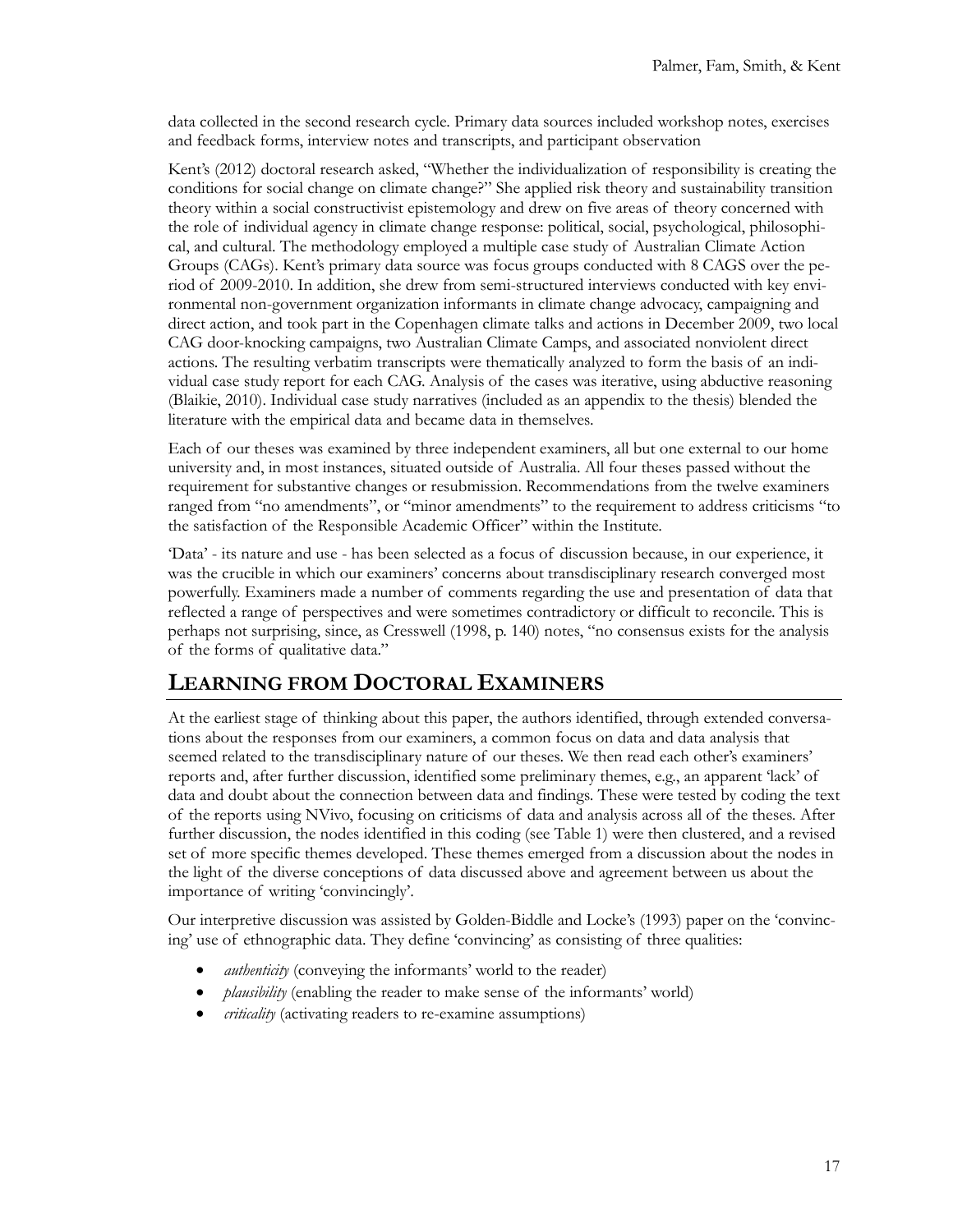| NODES: EXAMINERS' CRITICISMS<br><b>CONCERNING DATA</b>                                | <b>NUMBER OF</b><br><b>THESES</b><br>WITH THIS<br><b>CRITICISM</b> | <b>THEME</b>                   |  |
|---------------------------------------------------------------------------------------|--------------------------------------------------------------------|--------------------------------|--|
| Give the data more room to speak for itself or bring<br>the subjects to life          | $\mathfrak{D}$                                                     | Presenting<br>data in a con-   |  |
| Superficial use of data                                                               | $\mathfrak{D}_{\mathfrak{p}}$                                      | vincing way                    |  |
| No data                                                                               | 1                                                                  |                                |  |
| Not enough data or not enough engagement in the<br>field                              | $\mathfrak{D}_{\mathfrak{p}}$                                      |                                |  |
| Lack of evidence, contextualization, justification or<br>explanation of data analysis | 4                                                                  | Transparency<br>of data analy- |  |
| Seeking to find what you are looking for                                              | 1                                                                  | sis                            |  |
| Need for a stronger link between data and conclusions                                 | 4                                                                  | Use of data to                 |  |
| Need a stronger link between theory and fieldwork                                     | $\mathfrak{D}$                                                     | build a strong<br>argument and |  |
| Assertion is not evidence                                                             | 3                                                                  | foster align-<br>ment          |  |

**Table 1. Coding of text and alignment with themes**

We adopted this idea of 'convincing' to explore examiners' responses to our use of data because it speaks to the issues experienced by both our examiners and ourselves. The three main themes that emerged from the analysis of examiners' comments relate to (1) the presentation of data, (2) transparency of data analysis, and (3) the use of data to present a strong argument. The main nodes identified in coding the text of examiners' reports, and their alignment with themes that emerged from our discussion of these and the idea of writing convincingly, are presented in Table 1.

The analysis below has been presented in a way that avoids attribution of comments to any particular examiner. For this purpose, the authors have also been de-identified, and are referred to as Author L, Author V, etc. with letter order unrelated to the author order for this paper.

# THEME 1: PRESENT DATA IN AN AUTHENTIC AND TRANSPARENT WAY

Theme 1 concerns the presentation of the data as genuine and worthwhile, which may be said to demonstrate, in Golden-Biddle and Locke's (1993) terms, "authenticity." Transdisciplinary doctoral students need to present their data to a range of disciplinary audiences with different conceptions of data. Unspoken expectations that vary between disciplines include the amount or volume of data required to make an effective argument. Somewhat contradictory comments made by examiners regarding these issues show the potential difficulty faced by a transdisciplinary doctoral student in consistently and reliably meeting these unspoken standards.

The kind of data in each of our theses varies greatly and includes both the 'raw' data (the spoken word heard 'in the field', in the focus group or the interview) and texts (a transcribed and potentially also translated version of the spoken word). Butler (2015) points out that transcription is often undertaken by someone other than the interviewee (p. 173), but that, even when the same person does both, it is possible to subsequently interpret the written transcript differently from the spoken word. Of course, in the analysis of our examiners' reports, the text of the reports is itself the 'raw' data;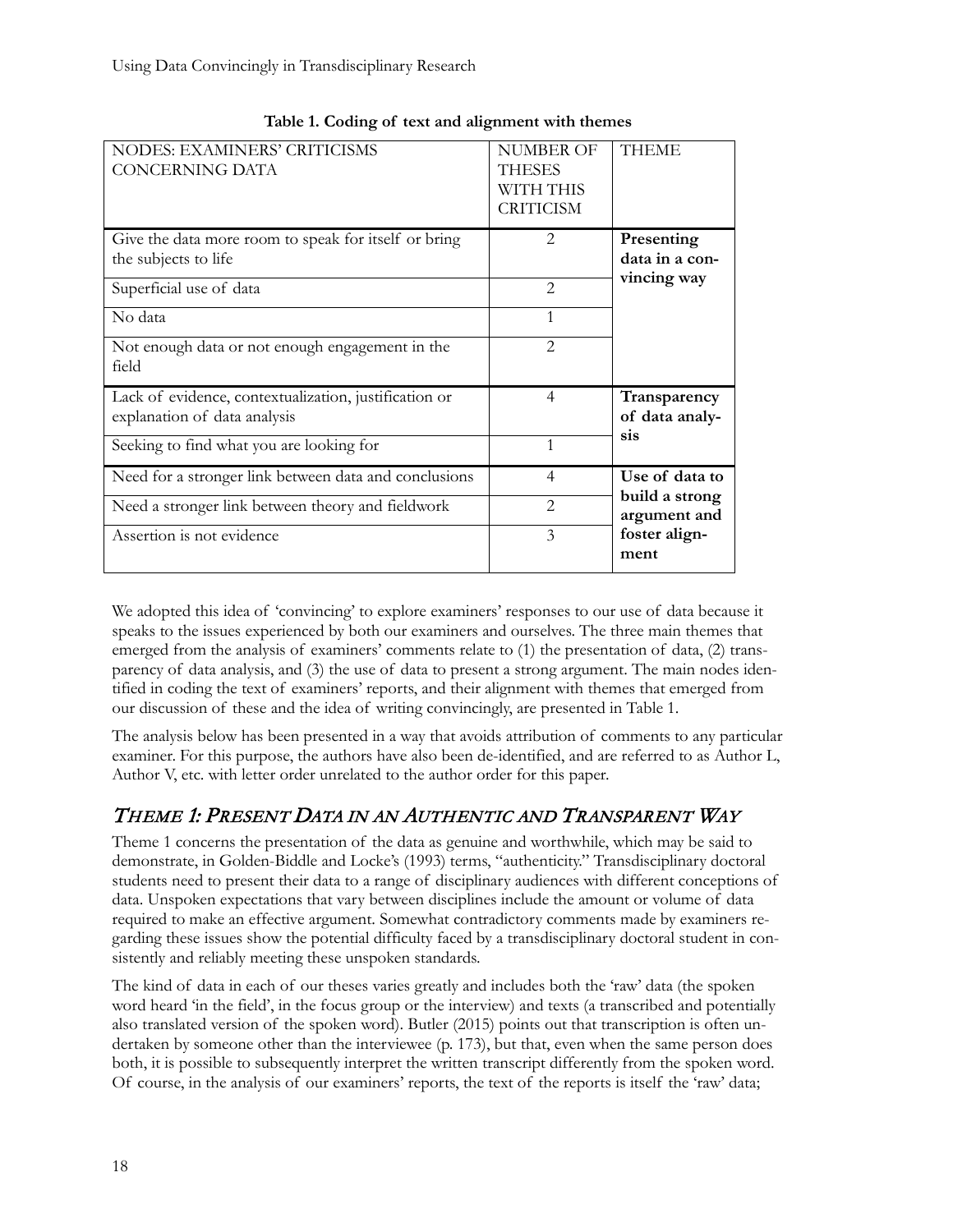similarly, the 'raw' data of our theses could be taken to include written reflections and observational notes made by the researcher.

#### **Visibility of data**

With respect to the visibility of data, Author V experienced conflicting feedback from examiners. In this example, data, or more specifically the absence of data, was not a point of concern for two of the examiners (one of whom commented on the wide ranging empirical content) but the third stated that four of the six publications in Author V's thesis (submitted as a thesis by publication) contained "no data." The data in the four published publications were presented in a narrative form, which is not a valid form of representation of data across all disciplines. As a response to the examiner's comments, an additional appendix was added to the thesis with a matrix of all data sources to show the reader/examiner how these supported the conclusions of the thesis, and to enable the reader/examiners to independently draw their own conclusions. These contrasting perceptions of what counts as data reinforce St Pierre's (2013, p. 223) observation that "…data appear, come into being, exist (or not) in a particular ontological, epistemological, and methodological structure." The reader or examiners bring with them their own ontological, epistemological and methodological expectations that in turn influence the visibility of data.

The purpose of data collection in qualitative research is to study phenomena in depth, to explore their meaning and generate rich descriptions, rather than measuring or making generalizable findings. As noted earlier, rather than "building blocks … that can be accumulated into regularities" (St Pierre, 2013, pp. 1-2), the idea of data has evolved through qualitative research to include anything from a facial expression, to a field note, to an object (MacLure, 2013). Nonetheless, in working across and beyond disciplines, transdisciplinary doctoral candidates need to make clear their assumptions about what constitutes data and to demonstrate that there is value in terms of analysis and findings in making such assumptions. Even where data and analysis appear to be clearly qualitative, as in the four theses discussed here, a transdisciplinary approach to data is likely to extend the definition of data, and the purpose of data collection, well beyond the conventions of any one discipline.

Author V was an embedded doctoral researcher. She undertook collaborative research in which she became a practitioner and was temporarily immersed in a practitioner's environment. This, suggest Wickson, Carew, and Russell (2006), reflects an understanding of the transdisciplinary researcher as one who:

…develops a deeper understanding of the problem they are investigating if they can manage to not only fuse different theoretical and lay knowledges, but also engage with the problem in context directly and experience the practice first hand as an embedded researcher. (p. 1053)

The embedded researcher has a different relationship with his or her data. Ontology and epistemology become relational (Gildersleeve & Kuntz, 2013) and connected with those of participants, rather than absolute and fixed; the 'data' becomes a series of events and interactions of which the researcher forms an essential part. For Author V, project meeting notes, interview data, and direct observation of participants in the project became relevant sources of data for her transdisciplinary inquiry, data that were not 'available' for aggregation or the drawing of generalizable conclusions. The examiners' comments noted above suggest the complex and unspoken expectations that need to be met in making this data visible, when the transdisciplinary researcher interprets embedded experience into a written form.

#### **Adequacy of data**

In the case of Author T's thesis, examiners expressed different perspectives about the adequacy of the data. While one examiner found that the data supported the value of the conceptual frameworks used by the candidate, two others expressed reservations about the empirical basis of the work; these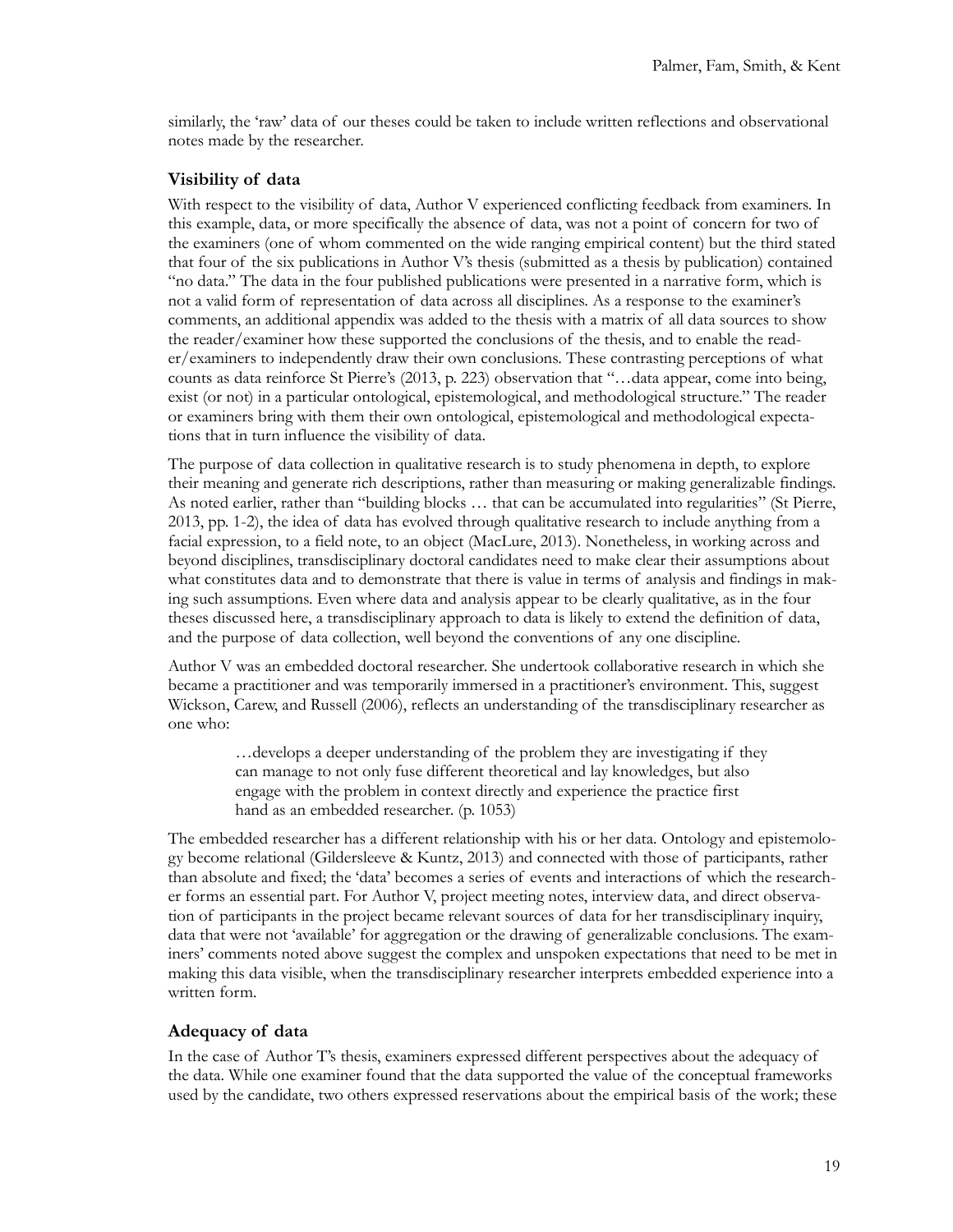included a suggestion of inadequate sampling that might preclude generalizability of the findings and an uncritical use of field data to justify conceptual frameworks. The comments of the examiners point to perceived minimum standards for data. These standards manifest themselves in the examiners' comments concerning "what data is" and views on "how much data is enough" and how much engagement in the field of study is required. Terms such as "adequate sampling" and a more "critical use" of the data suggest a particular methodological perspective on data – one in which, as Amatucci (2013) notes, collection is followed by analysis. It contrasts with the iterative, evolving methodology typical of transdisciplinary research (Wickson et al., 2006) where the data may appear in very different forms at different stages of the research.

#### **Data and context**

Some examiners expressed a yearning for more intimacy with the data context. For example, one examiner of Author N's thesis suggested more could be said about the interview setting, especially the relationships between interviewee, interpreter, and interviewer and their likely impact on what was said. In these comments, the candidate was being asked to provide more context, to bring the informants' world alive. All the examiners of Author N's thesis sought more context and a deeper understanding of the lives of the interviewees. It seemed that the desire for intimacy with the data was motivated by the need to be given a sense of the world being investigated in the thesis as well as by an expectation of transparency and accountability within the work. It can be seen as a call to acknowledge that data live in, and are expressive of, a world outside the researcher's doctoral research (Denzin, 2013, p. 2; Gildersleeve & Kuntz, 2013, p. 3). Richer descriptions of context are also consistent with the transdisciplinary researcher's commitment to engaging in a deep way with the 'real world'.

Yet in a transdisciplinary thesis, the desire to look more closely at the data and its context, and the requirement to incorporate and synthesize literature across multiple disciplines, creates tensions. One of Author L's examiners wanted to see more of the candidate's data directly presented within the thesis rather than the extensive analysis that drew heavily on the literature. These comments however sit in distinct contrast to those of another examiner who observed that transdisciplinarity extends beyond the provision of results and encompasses critical reflection of the data across multiple layers of meaning, evidenced in Author L's chapters of analysis and synthesis.

This begs the question, "What is of more value in a TD thesis?" Is it the presentation of the data and data analysis, or is it the critical analysis and integration across disciplines required in transdisciplinary inquiry in order to unpack deeper meanings and outcomes of the research?

# THEME 2: TRANSPARENCY OF DATA ANALYSIS

The second requirement in Golden-Biddle and Locke's (1993) definition of 'convincing' is that data *analysis* must be 'plausible' that is, it must enable the reader to make sense of the informant's world by leading the reader from the data to an understanding of what it reveals about the world. In transdisciplinary research in particular, convincing the reader of the value of a wide array of data types (authenticity) must be followed up with a demonstrated capacity to use this array effectively to show the reader something that could not be seen from within a single discipline. In effect, what is required is to convince the reader to 'bridge the gap' between a transdisciplinary approach to data analysis and the reader's particular perspective, in a way that is meaningful to them.

Writing that bridges this gap requires a very particular skill that extends beyond a rigorous and comprehensive analysis of the data. For example, one of Author N's examiners commented that, unless the detailed coding and thematizing of transcription data was made evident in the main body of the thesis, its connection with the research findings was difficult for the reader to see. On the other hand, another of this author's examiners appeared to be satisfied with the use of the interview transcripts, noting that the author had successfully avoided using the interviewees merely as illustrations of theory. Here there are very different perceptions of what constitutes a plausible use of the data in re-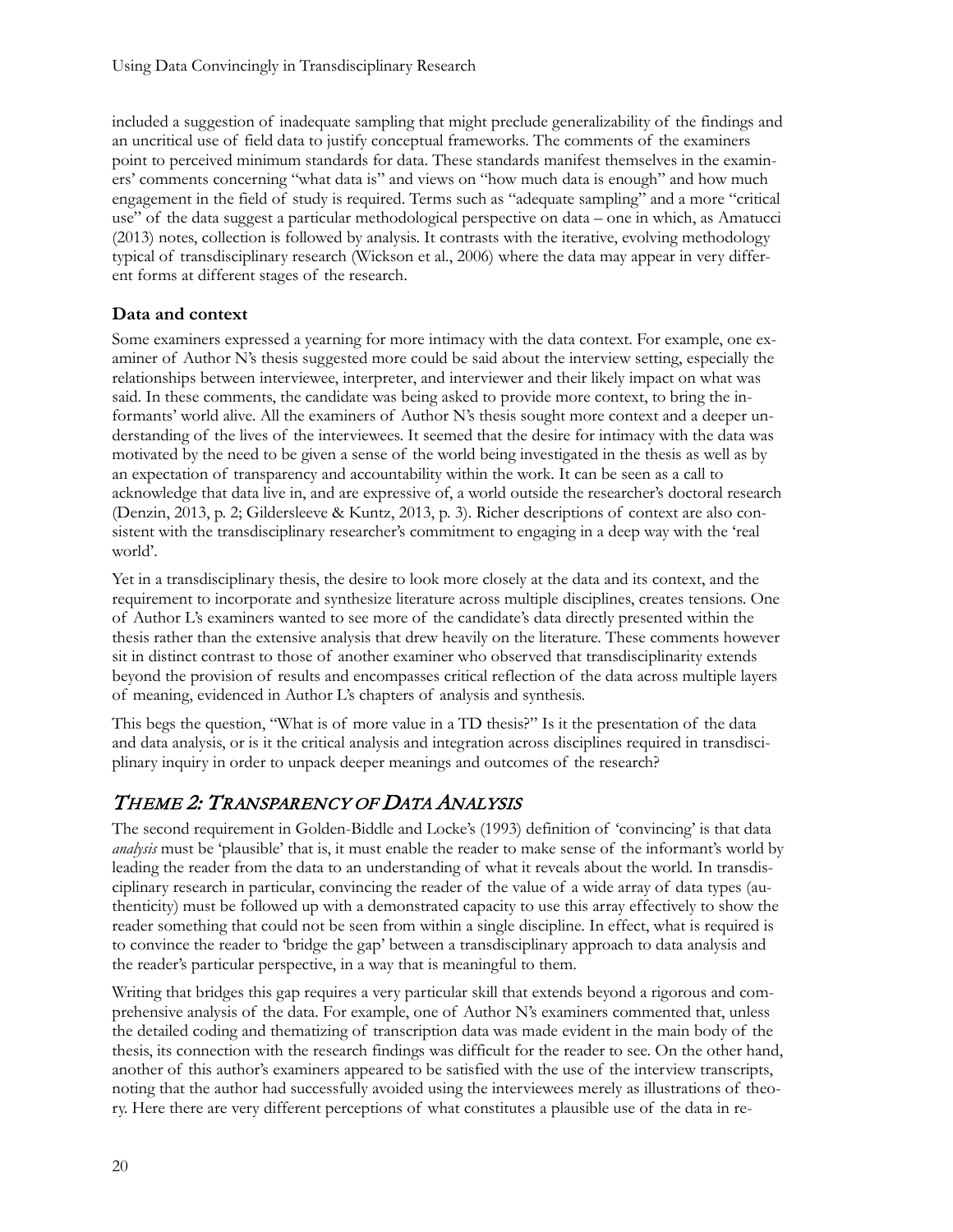search writing. For one reader the data was insufficiently utilized in convincing the reader of the candidate's interpretation of the world; for the other, there was an acknowledgement that the candidate had used the interview transcripts appropriately. However, both of the examiners' views indicate ways that data analysis can potentially be less than plausible, either because it is insufficiently foregrounded in the writing, or because it could be used to illustrate rather than generate conclusions.

In a similar way, one of Author L's examiners was unconvinced that a clear connection had been established between the data within the thesis, her analysis, and her theory building. Given the wideranging nature of transdisciplinary research perhaps this indicates a requirement for more transparent, specialized or bespoke data analysis processes in transdisciplinary research that can do better justice to the richness and complexity of data. Indeed, as another of Author L's examiners noted, the analysis and theory building within the candidate's thesis involved layering and connecting multiple elements (literature, empirical research, narrative, analysis, theory) in a way that may not have been immediately accessible or clear to the other examiners.

Comments from Author T's examiners further illustrate the challenge of plausibility within transdisciplinary research. One examiner called for more rigorous analysis of the field data, while another concluded that the analysis was sufficiently convincing despite comprehensive coding detail not being provided in the thesis. This comment demonstrates that a convincing piece of research writing can have flaws. However, these flaws, when all the examiners' expectations of quality research are considered on balance, must not be so great as to undermine the overall plausibility of the work.

### THEME 3: USING DATA TO BUILD A STRONG ARGUMENT ALIGNING THEORY, FIELDWORK AND CONCLUSIONS

Finally, in order to be convincing, the data analysis (and what it reveals about the world) needs to be driven by, or framed within, a theoretical framework that connects it to other aspects of the world – in particular, those aspects of the world that are of interest to the readers/examiners. This is the basis of the criticality that asks the readers to re-examine their assumptions about the world. It is most effective when the writing enables the reader/examiners themselves to imagine new possibilities (Golden-Biddle & Locke, 1993, p. 613).

Transdisciplinary theses may require layers of analysis across data sets, theoretical frameworks and real world contexts that are difficult to turn into a convincing alignment within the space constraints of the thesis. Some elision may result, which can give the appearance of 'cherry picking' data to fit a preferred argument. Examiners of Author N's thesis made several comments on this aspect of 'criticality': one examiner felt that the interview transcripts could have been subjected to deeper interpretation using different, for example, Marxist, frameworks to achieve different conclusions. On the other hand, the same examiner also found that the thesis had successfully integrated a range of areas of concern, indicating that the transdisciplinary approach taken in the thesis was at least to some extent convincing in aligning theory, fieldwork and conclusions.

We note that criticality as represented here may not in itself be regarded as a sufficient achievement in a doctoral thesis. For example, two examiners of Author T's thesis were seeking conclusions that were generalizable, something that the author was not claiming for her work. She had instead selected a methodology guided by Action Research (Reason & Bradbury, 2008), Participatory Learning in Action, and Participatory Research in Action (Chambers, 2008), the aims of which are to generate mutual and critically reflective learning and which lead to conceptual and/or practical insights from a specific context that improve human and ecological wellbeing in that context. This reflects the tension noted by Horlick-Jones and Sime (2004) between the (generalizable) outcomes often seen as valid or convincing within much discipline-based inquiry and the kind of insights and outcomes sought through transdisciplinary research.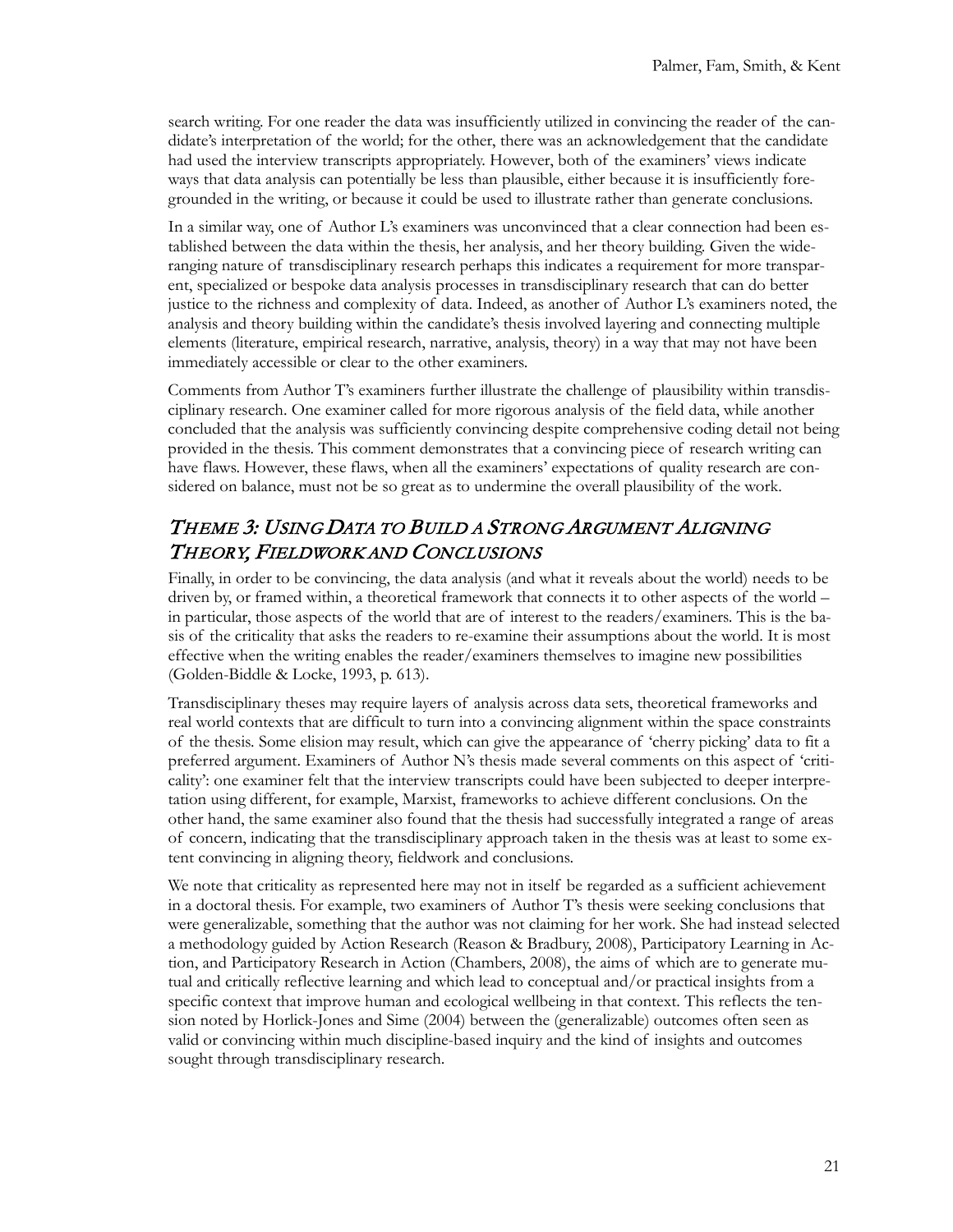# **TOWARDS A CONCEPT OF TRANSDISCIPLINARY WRITING**

Our experience of the transdisciplinary doctoral examination process and reflection on our examiners' comments has led us to believe that using a variety of sometimes unconventional data may require more than clear exposition and argumentation in order to convince. All of the authors found, on reflection, that they had to some extent addressed the special need for persuasiveness in transdisciplinary research writing by incorporating additional explanatory material into their theses for potential readers who may not previously have been involved in transdisciplinary research. Author N, for example, used much of one chapter in developing a definition of transdisciplinarity – a metatheoretical framework – in order to present the thesis as an exploration of juxtaposed phenomena rather than having a 'problem' focus. Transdisciplinary inquiry was defined as an additive process, paralleling the mixed methods approach described by Hantrais (2014) as "shedding more light on the subject… [and] drawing attention to the relative importance of different factors making up the wider picture" (p. 138).

Author V's 'thesis by publication' (i.e., consisting of papers either published or in press before the date of thesis submission) offered alternative quality criteria for assessment based on existing literature, made explicit the definition of transdisciplinarity used in the thesis and provided suggestions for examiners on how to read the thesis. Examiners were encouraged to gain an understanding of the scope of the research prior to reading the published papers, particularly by first reading the chapter on methodology and research design. This provided examiners with insight into the transdisciplinary breadth of the research before encountering the deep research in the published papers.

Author L introduced the idea of data within the thesis as having undergone several analytical and translational processes. For example, data obtained from focus group research had been translated into a series of case study reports (included as an Appendix to the thesis), that both described 'what happened' and contributed as rich narratives in their own right to a broader analysis of the issues.

Author T established the ethical and participatory criteria that guided her own personal engagement with research participants in a cross-cultural context and described the challenges this presented for data collection, analysis, and research quality and how she resolved these challenges. A definition of transdisciplinarity and the set of quality criteria which could be used to assess the entire research process were also made explicit in the thesis.

Transdisciplinary theses, however, are also likely to require a particularly skilled kind of writing in order to manifest authenticity, plausibility, and criticality. Writing a thesis that draws on several disciplines rather than one could benefit from a correspondingly wider range of literary tools and methods to "convince" (Golden-Biddle & Locke, 1993, pp. 601-613). As noted earlier, writing genres such as poetry, fragmented narrative, and plays have been used to interpret for the reader complex ethnographic data and oral sources (Ganguly, 2009; Gildersleeve & Kuntz, 2013; Petersen, 2013; Richardson, 2003).

For the reflexive, transdisciplinary doctoral researcher, the process of 'writing up' research can produce its own 'creata' (Petersen, 2013) – stories of the researchers and their interactions with the 'real world' situation and with research participants. Writing these stories and representing the "chaotic richness of data" (Benozzo et al., 2013, p. 3) in a transdisciplinary context in a way that is both evocative and convincing to readers and examiners, appears likely to require the discerning use of literary methods beyond those of standard academic writing. Such writing needs to reflect the 'trans' in 'transdisciplinary' – a synthesis of data, analysis, reflection and interpretation across and beyond disciplines (Bammer, 2012). If, as discussed earlier, the researcher's transdisciplinary approach extends to working with community or traditional knowledges (Horlick-Jones & Sime, 2004; Kirmayer, 2013), the writing may also need to speak to these sectors (Giacomini, 2004, p. 181).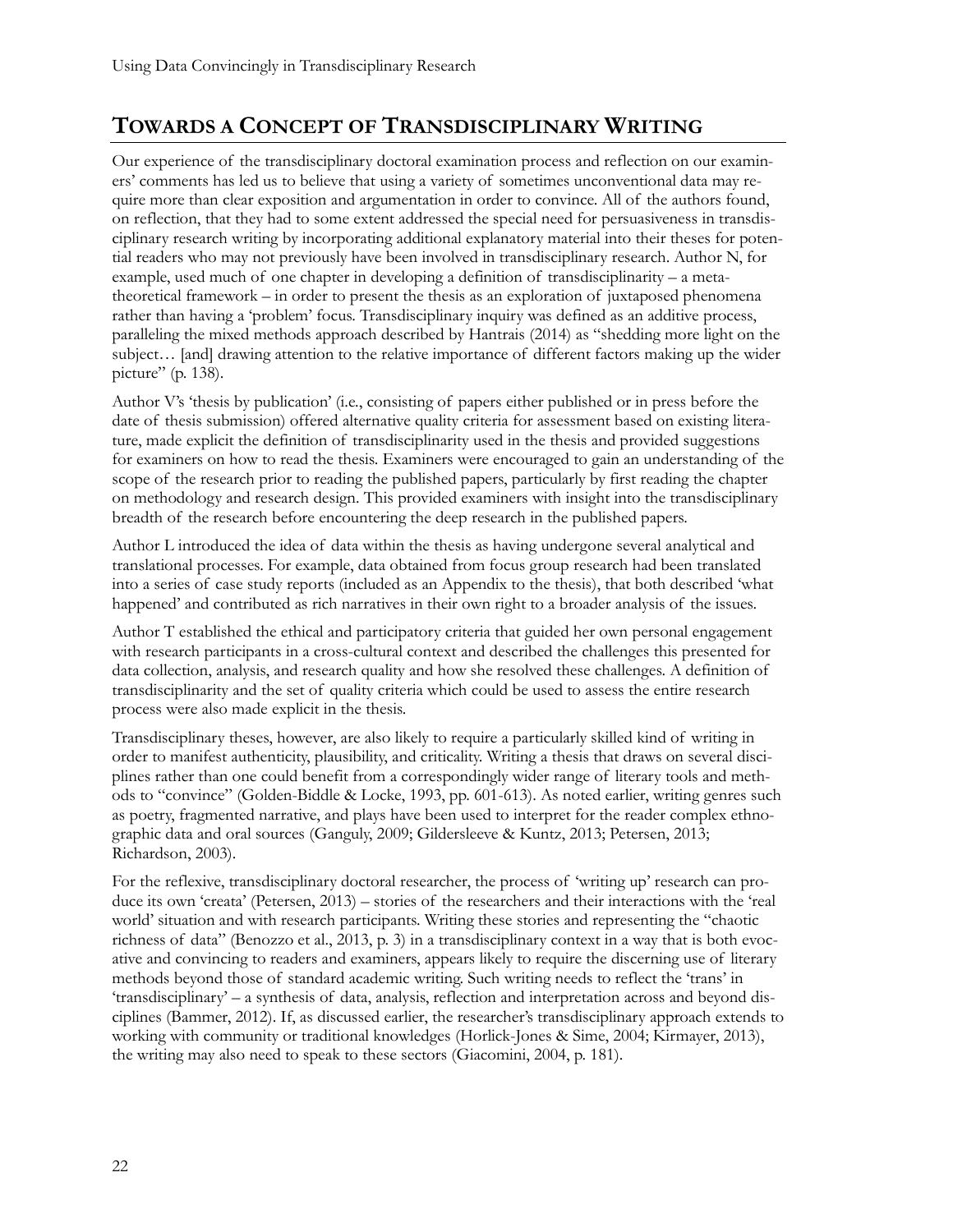### WAYS OF ADDRESSING DATA CHALLENGES IN TRANSDISCIPLINARY RESEARCH WRITING

Based on the experiences described above and the diverse perspectives on data presented in the literature, we propose the following strategies for working with data convincingly when undertaking transdisciplinary doctoral research:

#### **Make the data visible and argue for the unique or special way in which the data will be used.**

Some of the comments received from our examiners reflected a sense of being provided with insufficient data or suggested that the way the data was presented was not convincing. One response to this is to add more data, as Author V did in the example above. However as can be seen from the comments of our examiners, a transdisciplinary thesis is likely to encounter diverse conceptions of data, so it is important that the nature of data for the purposes of the research be clearly defined and presented in a way that demonstrates its value in the research process. Richer contextualization of the data, as noted in the discussion of Author N's examiners' reports, can help to make clear the value of the data; drawing attention to the remoteness of the field location, the rare access gained to the participants, the unusual or special qualities of the data that make an original contribution to knowledge, all help to demonstrate value. In these and other cases, it may be important to explain how a particular kind of data can valuably inform an argument qualitatively without reference to minimum quantitative thresholds. This is particularly relevant where a transdisciplinary doctoral candidate is crossing between physical/natural science, humanities, and social science disciplines. St Pierre's (2013) genealogy of data, discussed earlier, provides a useful background for those implementing this strategy.

#### **Be creative and explore the possibilities enabled by a broad interpretation of 'data'.**

It is a privilege to engage in research, and, as we noted earlier, doing transdisciplinary doctoral research opens up the possibility of engaging with the world in unique ways (Brown et al., 2010; Fam et al., 2017; Levin et al., 2012). Applying an extended conception of data and creatively conveying this to others are important factors in supporting new ways of conceptualizing problems, generating knowledge, fostering practices to improve a real-world situation, and in communicating research. The examples shown in our discussion above suggest that the advantage conferred on the researcher in taking a transdisciplinary approach needs to be made evident to the examiners, especially where, as in the cases of Author V and Author L, there may appear to have been an absorption of the 'data' in the wider synthesizing narratives that are typical of transdisciplinary writing.

As noted above, adopting more creative writing techniques may help the reader both to see the data and to see the research as valuable (See Koro-Ljungberg & MacLure, 2013 and the whole of the Special Issue overviewed earlier in this paper). Transdisciplinary doctoral students may, given the complex feat of communication this requires, find it particularly useful to seek training in creative writing or science communication skills.

#### **Make clear the quality criteria against which you expect the work to be judged.**

The examiners' critiques concerning data and data analysis which were discussed above suggest that this area is an important one in assessing the thesis. Across a diverse range of (re)presentation styles, and even where the word 'data' is barely mentioned, for each thesis there was a critical focus by examiners on data or on the use of transcripts. These criticisms sometimes reflected a lack of clarity on the part of the candidate but also a range of particular discipline-based interests in 'data' and the interpretation of source material. As most examiners in the foreseeable future are likely to be discipline-based, transdisciplinary theses are likely to continue to raise issues about fair assessment. It is therefore important for transdisciplinary doctoral candidates that a discussion takes place between them and their supervisors about the appointment and briefing of examiners. The transdisciplinary researcher themselves may choose to specify for editors, reviewers, or examiners the quality criteria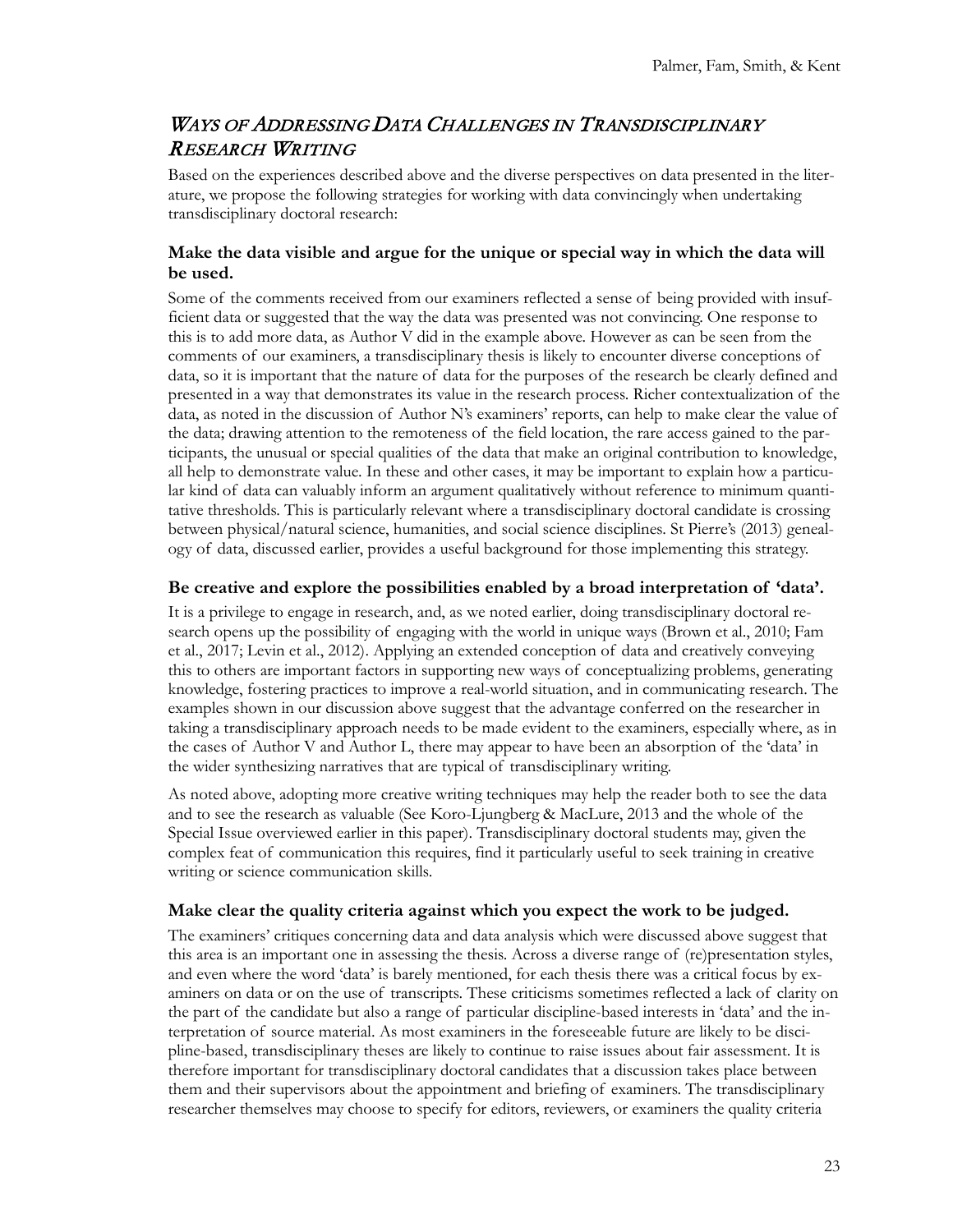they are aiming to satisfy. This will also assist the researcher in identifying any potential weaknesses in their research writing and in responding to examiners' comments. Building on the work done by Mitchell and Willetts (2009) on quality criteria for doctoral theses, referred to earlier, transdisciplinary doctoral candidates need to put in place specific strategies to ensure that candidate, supervisor, and examiner have a shared understanding in this regard.

#### **Transdisciplinary research is transformative. Communicate this to your examiner.**

We have noted that transdisciplinary research requires reflexivity and openness to other ways of knowing and other forms of practice (Alvesson, 2011, pp. 105-121; Manathunga et al., 2006). It also offers a space for "mutual and transformational learning… on the part of everyone involved: researchers, collaborators, and participants" (Mitchell et al., 2015, p. 92). Where examiners were clear that the thesis had made an important contribution to knowledge, as in Author T's thesis discussed above, apparent 'flaws' in data presentation or analysis become less important. Similarly, for Author N, an absence of a Marxian analysis of the data was compensated for by the integration of insights across a number of 'areas of concern'. The power of transdisciplinary research to afford the reader such insights, through synthesizing data from a range of sources and interpreting them through theoretical frameworks from diverse disciplines, needs to be evident and celebrated in the thesis writing. In addition, given the importance of reflexivity and openness in enabling transdisciplinary research, it will be useful if the research writing also enables an examiner to accompany the student on their research journey.

# **CONCLUSION**

As transdisciplinary approaches to research grow, so too will the need for development and communication of clear guidelines for writing transdisciplinary theses and, more generally, for transdisciplinary research writing. Thinking of the ways that data and data analysis can be 'convincing*',* characterized as being authentic, plausible, and critical in nature (Golden-Biddle & Locke, 1993, pp. 599-600), provided us with a useful framework for unpicking the tensions around data as manifested in the examiners' comments on our four transdisciplinary theses. While our 'data set' was small, this unpacking has been illuminating, in part because of the high quality of the examiners' reports, for which we thank them, and in part because we have had time to reflect upon the reports. Analysis of others' examination reports would, we are sure, be equally illuminating; we are in the rare and fortunate position however of being able to collate and discuss extensively the examination reports on four doctoral theses in the relatively new, and still under-explored, area of transdisciplinary research. We have demonstrated that there are many factors at play in assessing whether data and data analysis in transdisciplinary research are, in fact, convincing. We have also used contemporary thinking on the diversity of data to suggest a number of creative ways for transdisciplinary doctoral students to present their data.

We have proposed strategies that go beyond the current literature on defining data, the nature of transdisciplinary research, and the need for reflexivity and creative research writing. The strategies we have outlined are intended to strengthen communication from candidate to examiner: by making transparent the ways in which the doctoral research defines and utilizes data, by making explicit the purpose and value of both the data and transdisciplinary approach to its interpretation/analysis, and by developing creative writing skills to transmit the excitement and transformative potential of such research to the examiner.

Transdisciplinary research is developing an important role in addressing complex and wicked problems (Fam et al., 2017), and with this comes a responsibility to be assumed by transdisciplinary doctoral researchers and those who review their work. Denzin (2013) poses some crucial reflective questions for those who work with data:

[W]ho has the power to control the definition of evidence, who defines the kinds of materials that count as evidence, who determines what methods best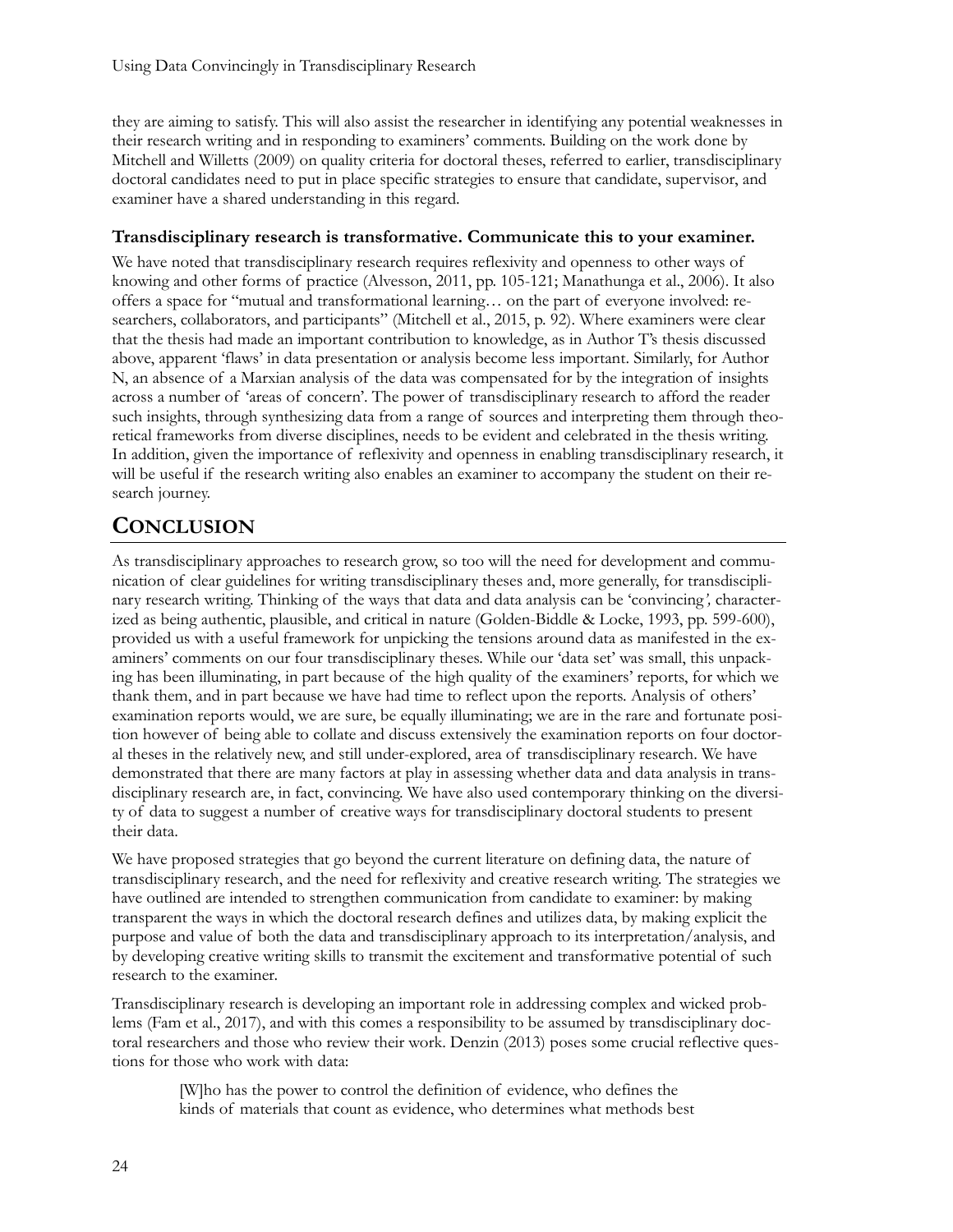produce the best forms of evidence, whose criteria and standards are used to evaluate quality evidence? (p. 2)

These questions are foundational challenges to the way research is conceptualized, conducted, and evaluated. Finding a balance between the relative certainties and structure of disciplinary inquiry and the uncertainty and freedom of transdisciplinary inquiry will require many researchers to address such profound questions. Further exploration is needed of how researchers across disciplines can 'talk' to one another to resolve complex problems, and how the solitary transdisciplinary scholar, such as the doctoral student, can ensure that their work is, and is seen to be, a valuable contribution to knowledge. Both of these areas of need are concerned with communication and the ability of the researcher(s) to not only "hold difference and alterity" (Kirmayer, 2013, pp. 367-368) – exploring phenomena through multiple world views, epistemologies and ontologies – but also their ability to convey this process and its outcomes to each other and a wider readership. However as noted elsewhere in this paper, it is not only transdisciplinary research communication that needs further research; there is the potential for development of specialized data analysis processes or protocols for dealing with complex and diverse forms of data, so that such processes can be made transparent in transdisciplinary research.

Some of these issues are likely to be of concern not only for transdisciplinary scholarship and research projects, but also for those engaged in, for example, mixed methods research, where qualitative and quantitative methods each rely on deeper assumptions about what is measurable in the world and what constitutes a research finding. Multidisciplinary or interdisciplinary teams (Bammer, 2012) are also likely to benefit from the development of cross-disciplinary communication techniques and frameworks that enable them to understand a particular research problem from the other's perspective (see Fam & Sofoulis, 2017, for a discussion of these issues). Research that traces the development of multidisciplinary and interdisciplinary teams as communication and shared understanding improve, may well find a form of transdisciplinarity emerging, where researchers "*create new models and language* to address a common research problem" (Bammer, 2012, emphasis added).

We trust that this paper, in addition to the specific strategies it proposes for transdisciplinary doctoral students, contributes to a discussion on how and where these broader reflections might begin.

#### **REFERENCES**

- Alvesson, M. (2011). *Interpreting interviews*. London: Sage Publications. <https://doi.org/10.4135/9781446268353>
- Amatucci, K. B. (2013). Here's data now, happening. *Cultural Studies ↔ Critical Methodologies, 13*(4), 342-346. <https://doi.org/10.1177/1532708613487880>
- Balsiger, P. W. (2004). Supradisciplinary research practices: History, objectives and rationale. *Futures, 36*(4), 407- 422[. https://doi.org/10.1016/j.futures.2003.10.002](https://doi.org/10.1016/j.futures.2003.10.002)
- Bammer, G. (2012). *Strengthening interdisciplinary research: What it is, what it does, how it does it and how it is supported*. Melbourne: Australian Council of Learned Academies. Retrieved from [http://i2s.anu.edu.au/sites/default/files/alcoa](http://i2s.anu.edu.au/sites/default/files/alcoa-report/bammer_2012.pdf)-report/bammer\_2012.pdf
- Bawaka Country, Wright, S., Suchet-Pearson, S., Lloyd, K., Burarrwanga, L., Ganambarr, R., . . . Maymuru, D. (2014). Working with and learning from Country: Decentring human author-ity. *Cultural Geographies*. <https://doi.org/10.1177/1474474014539248>
- Benozzo, A., Bell, H., & Koro-Ljungberg, M. (2013). Moving between nuisance, secrets, and splinters as data. *Cultural Studies ↔ Critical Methodologies, 13*(4), 309-315. <https://doi.org/10.1177/1532708613487878>
- Blaikie, N. (2010). *Designing social research* (2nd ed.). Cambridge, UK: Polity Press.
- Bracken, L. J., & Oughton, E. A. (2009). Interdisciplinarity within and beyond geography: Introduction to Special Section. *Area, 41*(4), 371-373[. https://doi.org/10.1111/j.1475](https://doi.org/10.1111/j.1475-4762.2009.00914.x)-4762.2009.00914.x
- Brown, V. A., Harris, J. A., & Russell, J. (Eds.). (2010). *Tackling wicked problems: Through the transdisciplinary imagination*. Oxford: Earthscan.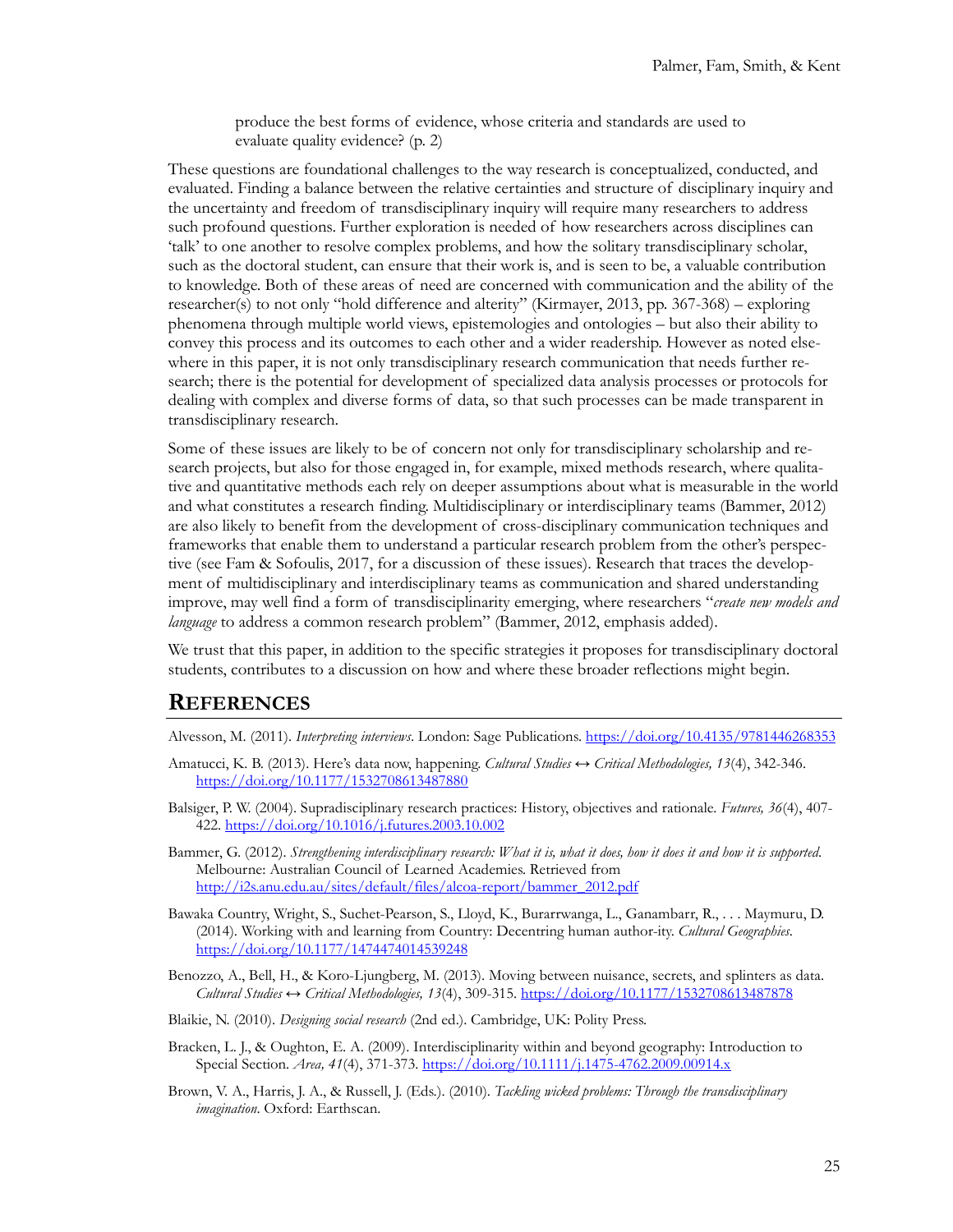- Butler, C. (2015). Making interview transcripts real: The reader's response. *Work, Employment and Society, 29*(1), 166-176. [https://doi.org/10.1111/j.1475](https://doi.org/10.1111/j.1475-4762.2009.00914.x)-4762.2009.00914.x
- Chambers, R. (2008). PRA, PLA and pluralism: Practice and theory. In P. Reason & H. Bradbury (Eds.), *The SAGE handbook of action research: Participative inquiry and practice* (2nd ed., pp. 297-318). London, UK & Thousand Oaks, CA: Sage. <https://doi.org/10.4135/9781848607934.n28>
- Charmaz, K. (2011). Grounded theory methods in social justice research. In N. K. Denzin & Y. S. Lincoln (Eds.), *The Sage handbook of qualitative research* (2nd ed., pp. 359-380). London, Thousand Oaks, New Delhi: Sage Publications.
- Corner, J., & Normand, C. (2001). Working together: Crossing discipline boundaries to evaluate complex interventions. *Nursing Times Research, 6*(5), 829-836.<https://doi.org/10.1177/136140960100600505>
- Cresswell, J. W. (1998). *Qualitative inquiry and research design: Choosing among five traditions*. London: Sage Publications.
- Curthoys, A., & Docker, J. (2010). *Is history fiction?* Sydney: University of New South Wales Press Ltd.
- Denzin, N. K. (2013). The death of data? *Cultural Studies ↔ Critical Methodologies, 13*(4), 353-356. <https://doi.org/10.1177/1532708613487882>
- Environmental Protection Agency. (n.d.). *What is sustainability? What is EPA doing? How can I help?* Retrieved from<http://www.epa.gov/sustainability/basicinfo.htm>
- Fam, D. (2014). *People and practices: Fostering transitions toward sustainability through trandisciplinary inquiry and individual, social and organisational learning* (PhD thesis, University of Technology Sydney). Retrieved from <https://opus.lib.uts.edu.au/research/handle/10453/24171>
- Fam, D. (2017). Being a transdisciplinary researcher: Skills and dispositions fostering competence in transdisciplinary research and practice. In D. Fam, J. Palmer, C. Riedy, & C. Mitchell (Eds.), *Transdisciplinary research and practice for sustainability outcomes* (pp. 77-92). London: Routledge.
- Fam, D., Palmer, J., Riedy, C., & Mitchell, C. (Eds.). (2017). *Transdisciplinary research and practice for sustainability outcomes*. London: Routledge.
- Fam, D., & Sofoulis, Z. (2017). Trouble at the disciplinary divide: A knowledge ecologies analysis of a codesign project with native Alaskan communities. In D. Fam, J. Palmer, C. Riedy, & C. Mitchell (Eds.), *Transdisciplinary research and practice for sustainability outcomes* (pp. 236-252). London: Routledge.
- Franco, S. (2016). A doctoral seminar in qualitative research methods: Lessons learned. *International Journal of Doctoral Studies, 11*, 323-339[. https://doi.org/10.28945/3564](https://doi.org/10.28945/3564)
- Funtowicz, S. O., & Ravetz, J. R. (1993). Science for the post-normal age. *Futures, 25*(7), 739-755. [https://doi.org/10.1016/0016](https://doi.org/10.1016/0016-3287(93)90022-L)-3287(93)90022-L
- Ganguly, D. (2009). Pain, personhood and the collective: Dalit life narratives. *Asian Studies Review, 33*(4), 429- 442[. https://doi.org/10.1080/10357820903367109](https://doi.org/10.1080/10357820903367109)
- Giacomini, M. (2004). Interdisciplinarity in health services research: Dreams and nightmares, maladies and remedies. *Journal of Health Services Research and Policy, 9*(3), 177-183. <https://doi.org/10.1258/1355819041403222>
- Gildersleeve, R. E., & Kuntz, A. M. (2013). Dialogue as a requiem for analysis. *Cultural Studies ↔ Critical Methodologies, 13*(4), 263-266. <https://doi.org/10.1177/1532708613487871>
- Golden-Biddle, K., & Locke, K. (1993). Appealing work: An investigation of how ethnographic texts convince. *Organization Science, 4*(4), 595-616.<https://doi.org/10.1287/orsc.4.4.595>
- Hantrais, L. (2014). Methodological pluralism in international comparative research. *International Journal of Social Research Methodology, 17*(2), 133-145.<https://doi.org/10.1080/13645579.2014.892656>
- Hester, R. J. (2012). The promise and paradox of cultural competence. *HEC Forum, 24*(4), 279-291. [https://doi.org/10.1007/s10730](https://doi.org/10.1007/s10730-012-9200-2)-012-9200-2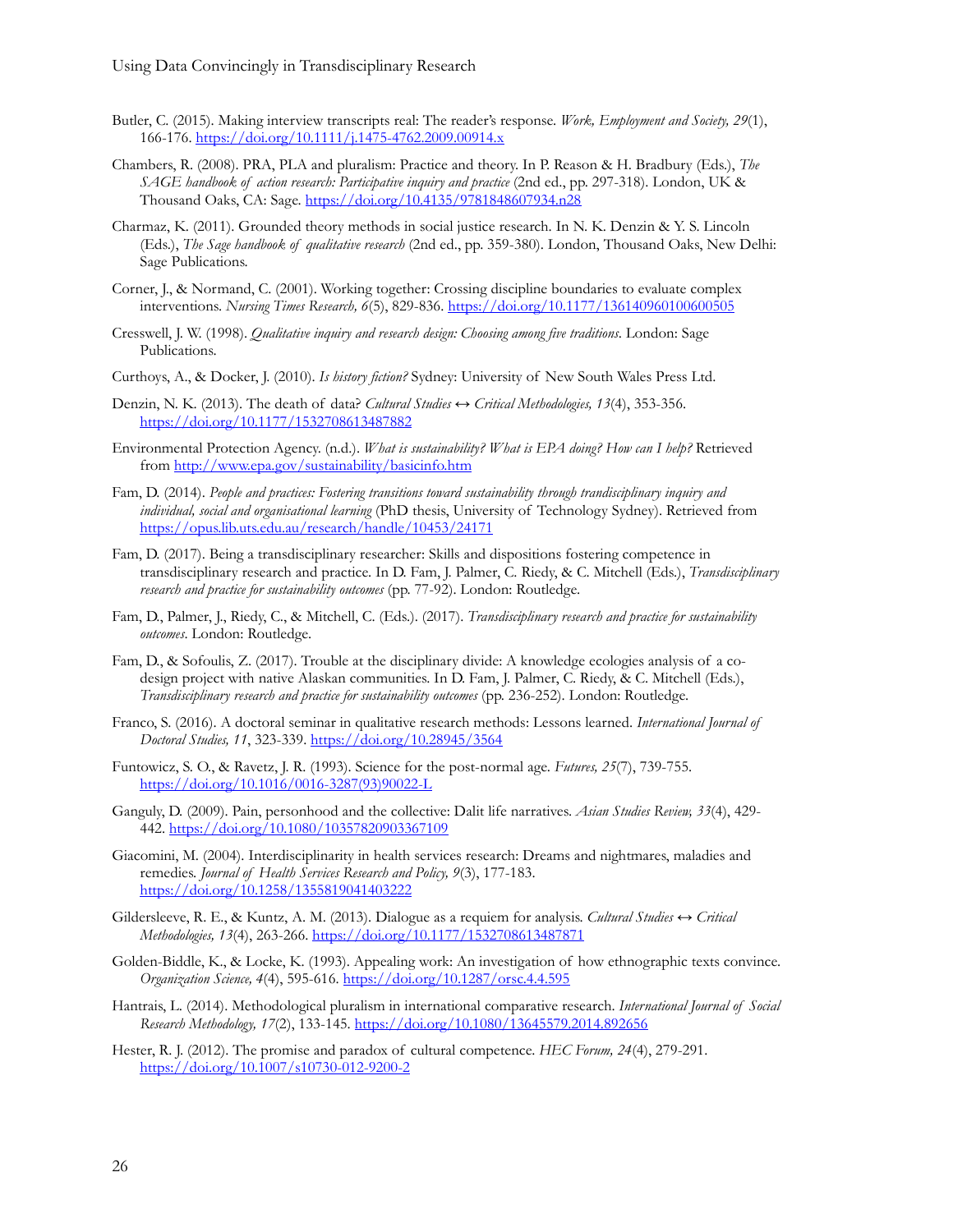- Horlick-Jones, T., & Sime, J. (2004). Living in the border: Knowledge, risk and transdisciplinarity. *Futures, 36*, 441-456.<https://doi.org/10.1016/j.futures.2003.10.006>
- Hyndman, J. (2001). The field as here and now, not there and then. *Geographical Review, 91*(1-2), 262-272. <https://doi.org/10.2307/3250827>
- Kent, J. C. (2012). *Climate change - whose responsibility? From the personal to the global* (PhD thesis, University of Technology Sydney). Retrieved from<https://opus.lib.uts.edu.au/research/handle/10453/21796>
- Kirmayer, L. J. (2013). Embracing uncertainty as a path to competence: Cultural safety, empathy, and alterity in clinical training. *Culture, Medicine and Psychiatry, 37*, 365-372[. https://doi.org/10.1007/s11013](https://doi.org/10.1007/s11013-013-9314-2)-013-9314-2
- Koro-Ljungberg, M., & MacLure, M. (2013). Provocations, re-un-visions, death, and other possibilities of "data": Guest Editors' Introduction. *Cultural Studies ↔ Critical Methodologies, 13*(4), 219-222. <https://doi.org/10.1177/1532708613487861>
- Lather, P. A. (2001). Validity as an incitement to discourse: Qualitative research and the crisis of legitimation. In V. Richardson (Ed.), *Handbook of research on teaching* (4th ed., pp. 241-250). Washington DC: American Education Research Association.
- Ledbetter, M. (1996). Doing violence to the body: An ethic of reading and writing. In M. Ledbetter (Ed.), *Victims and the postmodern narrative, or, doing violence to the body* (pp. 1-21). Basingstoke, Hampshire: Houndsmill. [https://doi.org/10.1007/978](https://doi.org/10.1007/978-1-349-24590-1_1)-1-349-24590-1\_1
- Levin, K., Cashore, B., Bernstein, S., & Auld, G. (2012). Overcoming the tragedy of super wicked problems: Constraining our future selves to ameliorate global climate change. *Policy Sciences, 45*, 123-152. [https://doi.org/10.1007/s11077](https://doi.org/10.1007/s11077-012-9151-0)-012-9151-0
- MacLure, M. (2013). The wonder of data. *Cultural Studies ↔ Critical Methodologies, 13*(4), 228-232. <https://doi.org/10.1177/1532708613487863>
- Manathunga, C., Lant, P., & Mellick, G. (2006). Imagining an interdisciplinary doctoral pedagogy. *Teaching in Higher Education, 11*(3), 365-379[. https://doi.org/10.1080/13562510600680954](https://doi.org/10.1080/13562510600680954)
- Mitchell, C. (2009). A transdisciplinary perspective on industrial ecology research. In F. Boons & J. Howard-Grenville (Eds.), *The social embeddedness of industrial ecology* (pp. 152-161). Cheltenham, UK: Edward Elgar. <https://doi.org/10.4337/9781848449060.00016>
- Mitchell, C., Cordell, D., & Fam, D. (2015). Beginning at the end: The outcome spaces framework to guide purposive transdisciplinary research. *Futures, 65*, 86-96. <https://doi.org/10.1016/j.futures.2014.10.007>
- Mitchell, C., & Willetts, J. (2009). *Quality criteria for inter- and trans-disciplinary doctoral research outcomes*. Sydney, Australia: Institute for Sustainable Futures, UTS.
- Moss, P., Mooney, A., O'Connell, R., & Statham, J. (2014). Care, gender and unemployment: Changing times, changing methods. *International Journal of Social Research Methodology, 17*(2), 173-181. <https://doi.org/10.1080/13645579.2014.892658>
- Nilsen, A., & Edwards, R. (2014). Introduction: A life in methods. *International Journal of Social Research Methodology, 17*(2), 93-103[. https://doi.org/10.1080/13645579.2014.892654](https://doi.org/10.1080/13645579.2014.892654)
- Palmer, J. (2011). *An eye open in the dark: Life story ethnography and the future of social-ecological systems* (PhD thesis, University of Technology Sydney, Sydney). Retrieved from <https://opus.lib.uts.edu.au/handle/10453/21893>
- Palmer, J., & Carter, J. (2014). Working in the border zone: Developing cultural competence in higher education for a globalized world. *Knowledge Cultures, 2*(4), 25-48.
- Palmer, J., Fam, D., Smith, T., & Kilham, S. (2014). Ethics in fieldwork: Reflections on the unexpected. *The Qualitative Report, 19*(28), 1-13.
- Patterson, J. J., Lukasiewicz, A., Wallis, P. J., Rubenstein, N., Coffey, B., Gachenga, E., & Lynch, A. J. J. (2013). Tapping fresh currents: Fostering early-career researchers in transdisciplinary water governance research. *Water Alternatives, 6*(2), 293-312.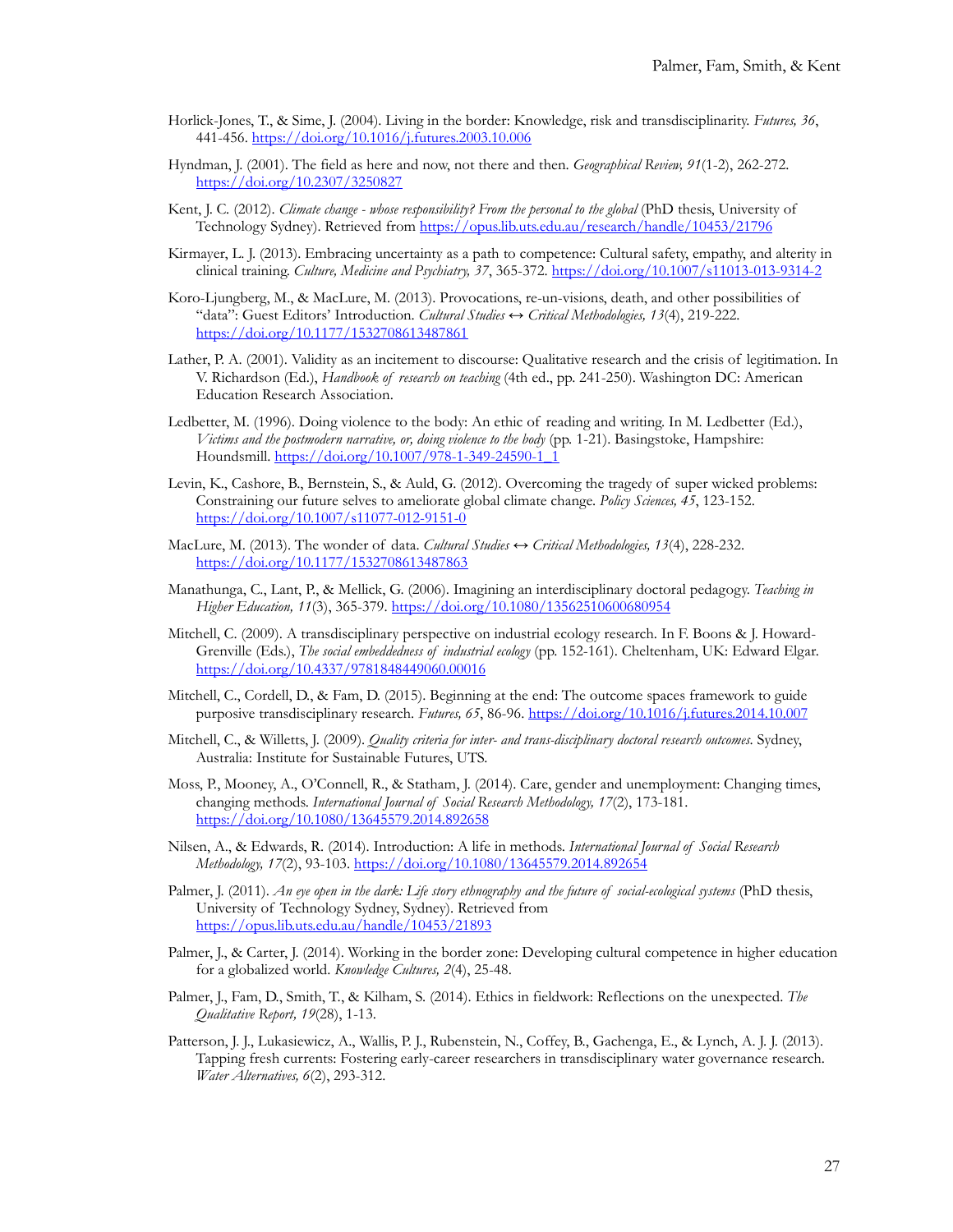- Petersen, E. B. (2013). Cutting edge(s): An ethnographic drama in three acts. *Cultural Studies ↔ Critical Methodologies, 13*(4), 293-298. <https://doi.org/10.1177/1532708613487876>
- Phoenix, A. (2014). Reframing relevance: Narratives of temporality and methodological turning points in research on families and gender. *International Journal of Social Research Methodology, 17*(2), 105-119. <https://doi.org/10.1080/13645579.2014.892655>
- Portelli, A. (2003). What makes oral history different. In R. Perks & A. Thomson (Eds.), *The oral history reader* (pp. 63-74). London: Routledge.
- Reason, P., & Bradbury, H. (2008). Introduction. In P. Reason & H. Bradbury (Eds.), *The SAGE handbook of action research: Participative inquiry and practice* (2nd ed., pp. 1-10). London, UK & Thousand Oaks, CA: Sage. <https://doi.org/10.4135/9781848607934>
- Reich, S. M., & Reich, J. A. (2006). Cultural competence in interdisciplinary collaborations: A method for respecting diversity in research relationships. *American Journal of Community Psychology, 38*, 51-62. [https://doi.org/10.1007/s10464](https://doi.org/10.1007/s10464-006-9064-1)-006-9064-1
- Richardson, L. (2003). Poetic representation of interviews. In J. F. Gubrium & J. A. Holstein (Eds.), *Postmodern interviewing* (pp. 187-201). Thousand Oaks, CA: Sage Publications. <https://doi.org/10.4135/9781412985437.n10>
- Rittel, H. W. J., & Webber, M. M. (1973). Dilemmas in a general theory of planning. *Policy Sciences, 4*, 155-169. <https://doi.org/10.1007/BF01405730>
- Schoot Uiterkamp, A. J. M., & Vlek, C. (2007). Practice and outcomes of multidisciplinary research for environmental sustainability. *Journal of Social Issues, 63*(1), 175-197. [https://doi.org/10.1111/j.1540](https://doi.org/10.1111/j.1540-4560.2007.00502.x)-[4560.2007.00502.x](https://doi.org/10.1111/j.1540-4560.2007.00502.x)
- Smith, T. E. (2011). *Connecting the social and ecological: An exploration of learning-oriented systemic practice in the field of 'environment and development'.* (PhD, University of Technology Sydney).
- Spivak, G. C. (1988). Can the Subaltern speak? In C. Nelson & L. Grossberg (Eds.), *Marxism and the interpretation of culture* (pp. 271-313). Urbana, IL.: University of Illinois Press. [https://doi.org/10.1007/978](https://doi.org/10.1007/978-1-349-19059-1_20)-1-349- [19059](https://doi.org/10.1007/978-1-349-19059-1_20)-1\_20
- St Pierre, E. (2013). The appearance of data. *Cultural Studies ↔ Critical Methodologies, 13*(4), 223-227. <https://doi.org/10.1177/1532708613487862>
- Werbner, P. (2006). Vernacular cosmopolitanism. *Theory, Culture & Society, 23*(2-3), 496-498. <https://doi.org/10.1177/026327640602300291>
- Wickson, F., Carew, A. L., & Russell, A. W. (2006). Transdisciplinary research: characteristics, quandaries and quality. *Futures, 38*, 1046-1059.<https://doi.org/10.1016/j.futures.2006.02.011>

### **BIOGRAPHIES**



**Dr Jane Palmer** is a Research Fellow at the Institute for Resilient Regions, University of Southern Queensland. She has degrees in philosophy and architecture, and a doctorate from the Institute for Sustainable Futures, University of Technology Sydney. Her doctoral research was based on ethnographic fieldwork in Indonesia, and she has since been appointed to research fellowships at the University of Newcastle (Australia) and the University of Southern Queensland to undertake ethnographic projects in regional and remote Australia. Prior to her academic career, she worked for several years in northern Australia with Indigenous communi-

ties as an architect and project manager. Jane's research interests include the use of ethnographic storytelling methods to explore the processes of trauma, grief, resilience and adaptation. Her current projects are focused on supporting communities in South-West Queensland to engage with cultural heritage and explore its connection with wellbeing.